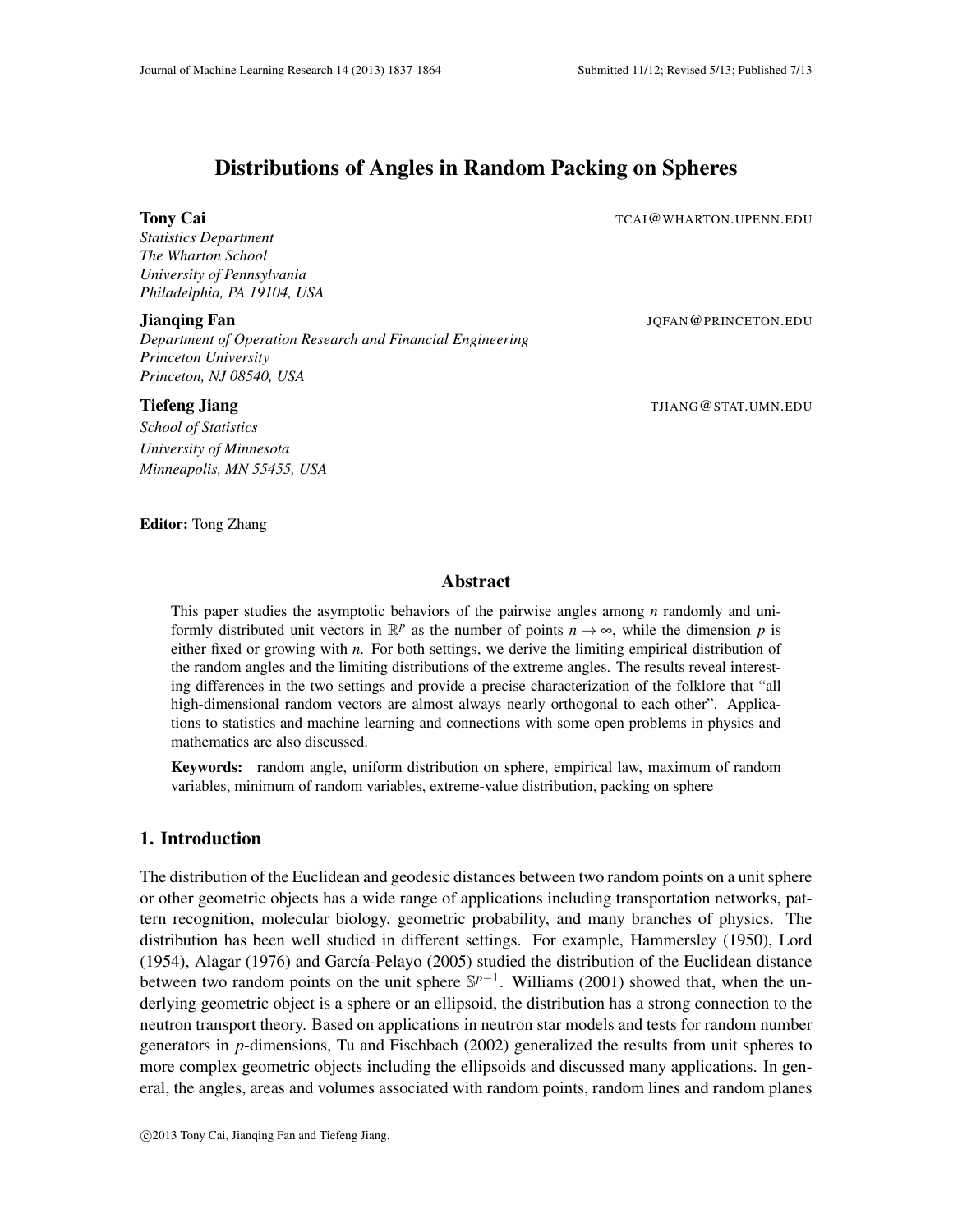appear in the studies of stochastic geometry, see, for example, Stoyan, et al. (1995) and Kendall and Molchanov (2010).

In this paper we consider the empirical law and extreme laws of the pairwise angles among a large number of random unit vectors. More specifically, let  $X_1, \dots, X_n$  be random points independently chosen with the uniform distribution on  $\mathbb{S}^{p-1}$ , the unit sphere in  $\mathbb{R}^p$ . The *n* points  $\mathbf{X}_1, \cdots, \mathbf{X}_n$ on the sphere naturally generate *n* unit vectors  $\overrightarrow{OX_i}$  for  $i = 1, 2 \cdots, n$ , where O is the origin. Let  $0 \le \Theta_{ij} \le \pi$  denote the angle between  $\overrightarrow{OX}_i$  and  $\overrightarrow{OX}_j$  for all  $1 \le i < j \le n$ . In the case of a fixed dimension, the global behavior of the angles  $\Theta_{ij}$  is captured by its empirical distribution

$$
\mu_n = \frac{1}{\binom{n}{2}} \sum_{1 \le i < j \le n} \delta_{\Theta_{ij}}, \ n \ge 2. \tag{1}
$$

When both the number of points *n* and the dimension  $p$  grow, it is more appropriate to consider the normalized empirical distribution

$$
\mu_{n,p} = \frac{1}{\binom{n}{2}} \sum_{1 \le i < j \le n} \delta_{\sqrt{p-2}(\frac{\pi}{2} - \Theta_{ij})}, \ n \ge 2, \ p \ge 3. \tag{2}
$$

In many applications it is of significant interest to consider the extreme angles  $\Theta_{min}$  and  $\Theta_{max}$  defined by

$$
\Theta_{\min} = \min\{\Theta_{ij}; 1 \le i < j \le n\};\tag{3}
$$

$$
\Theta_{\text{max}} = \max\{\Theta_{ij}; 1 \le i < j \le n\}. \tag{4}
$$

We will study both the empirical distribution of the angles  $\Theta_{ij}$ ,  $1 \le i \le j \le n$ , and the distributions of the extreme angles  $\Theta_{\min}$  and  $\Theta_{\max}$  as the number of points  $n \to \infty$ , while the dimension p is either fixed or growing with *n*.

The distribution of minimum angle of *n* points randomly distributed on the *p*-dimensional unit sphere has important implications in statistics and machine learning. It indicates how strong spurious correlations can be for *p* observations of *n*-dimensional variables (Fan et al., 2012). It can be directly used to test isotropic of the distributions (see Section 4). It is also related to regularity conditions such as the Incoherent Condition (Donoho and Huo, 2001), the Restricted Eigenvalue Condition (Bickel et al., 2009), the ℓ*q*-Sensitivity (Gautier and Tsybakov, 2011) that are needed for sparse recovery. See also Section 5.1.

The present paper systematically investigates the asymptotic behaviors of the random angles  $\{\Theta_{ij}; 1 \leq i < j \leq n\}$ . It is shown that, when the dimension p is fixed, as  $n \to \infty$ , the empirical distribution  $\mu_n$  converges to a distribution with the density function given by

$$
h(\theta) = \frac{1}{\sqrt{\pi}} \frac{\Gamma(\frac{p}{2})}{\Gamma(\frac{p-1}{2})} \cdot (\sin \theta)^{p-2}, \ \theta \in [0, \pi].
$$

On the other hand, when the dimension  $p$  grows with  $n$ , it is shown that the limiting normalized empirical distribution  $\mu_{n,p}$  of the random angles  $\Theta_{ij}$ ,  $1 \leq i < j \leq n$  is Gaussian. When the dimension is high, most of the angles are concentrated around  $\pi/2$ . The results provide a precise description of this concentration and thus give a rigorous theoretical justification to the folklore that "all highdimensional random vectors are almost always nearly orthogonal to each other," see, for example,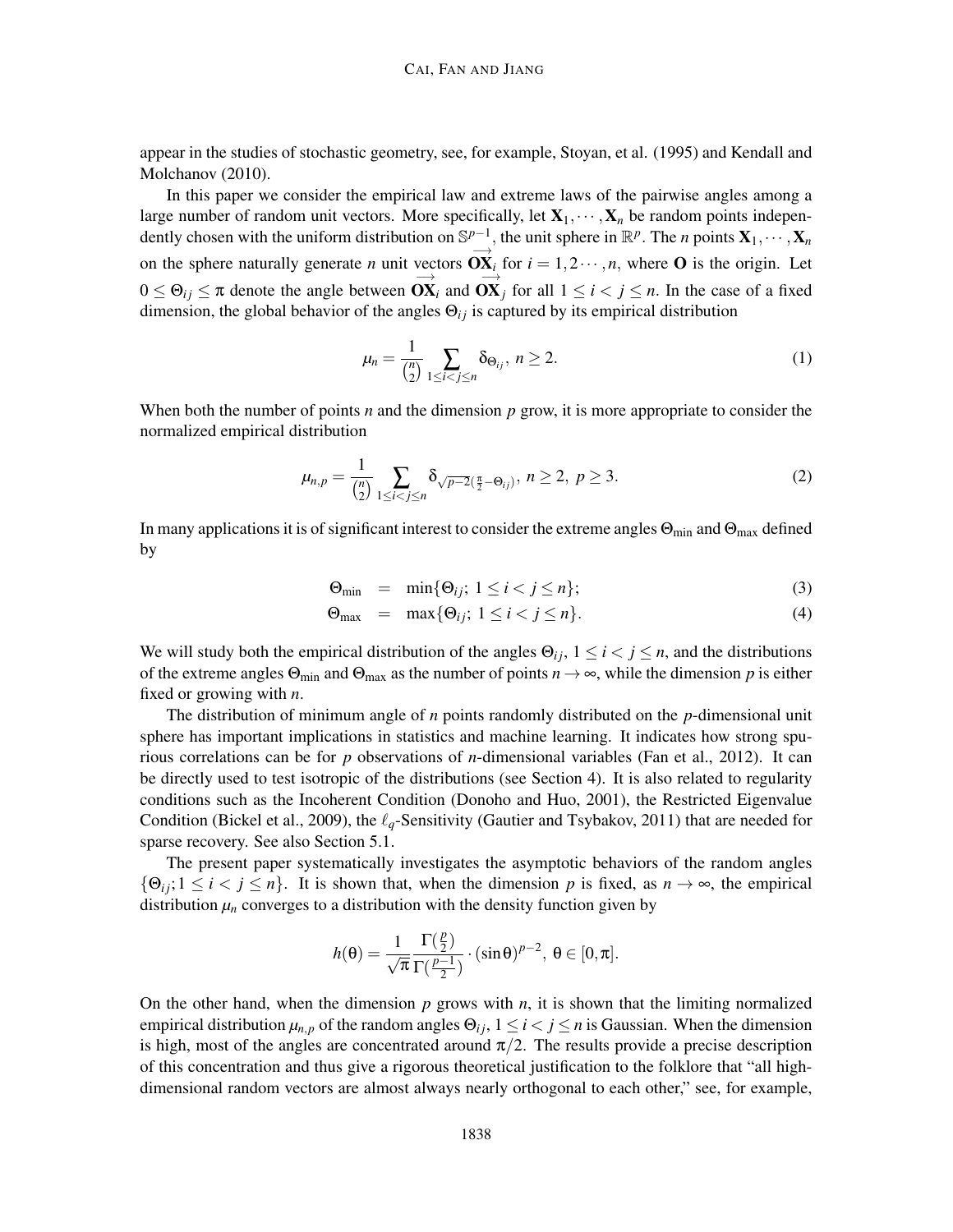Diaconis and Freedman (1984) and Hall et al. (2005). A more precise description is given in Proposition 5 later in terms of the concentration rate.

In addition to the empirical law of the angles  $\Theta_{ij}$ , we also consider the extreme laws of the random angles in both the fixed and growing dimension settings. The limiting distributions of the extremal statistics  $\Theta_{\text{max}}$  and  $\Theta_{\text{min}}$  are derived. Furthermore, the limiting distribution of the sum of the two extreme angles  $\Theta_{\min} + \Theta_{\max}$  is also established. It shows that  $\Theta_{\min} + \Theta_{\max}$  is highly concentrated at π.

The distributions of the minimum and maximum angles as well as the empirical distributions of all pairwise angles have important applications in statistics. First of all, they can be used to test whether a collection of random data points in the *p*-dimensional Euclidean space follow a spherically symmetric distribution (Fang et al., 1990). The natural test statistics are either  $\mu_n$  or  $\Theta_{\text{min}}$  defined respectively in (1) and (3). The statistic  $\Theta_{\text{min}}$  also measures the maximum spurious correlation among *n* data points in the *p*-dimensional Euclidean space. The correlations between a response vector with *n* other variables, based on *n* observations, are considered as spurious when they are smaller than a certain upper quantile of the distribution of  $|\cos(\Theta_{\text{min}})|$  (Fan and Lv, 2008). The statistic  $\Theta_{\text{min}}$  is also related to the bias of estimating the residual variance (Fan et al., 2012). More detailed discussion of the statistical applications of our studies is given in Section 4.

The study of the empirical law and the extreme laws of the random angles  $\Theta_{ij}$  is closely connected to several deterministic open problems in physics and mathematics, including the general problem in physics of finding the minimum energy configuration of a system of particles on the surface of a sphere and the mathematical problem of uniformly distributing points on a sphere, which originally arises in complexity theory. The extreme laws of the random angles considered in this paper is also related to the study of the coherence of a random matrix, which is defined to be the largest magnitude of the Pearson correlation coefficients between the columns of the random matrix. See Cai and Jiang (2011, 2012) for the recent results and references on the distribution of the coherence. Some of these connections are discussed in more details in Section 5.

This paper is organized as follows. Section 2 studies the limiting empirical and extreme laws of the angles  $\Theta_{ij}$  in the setting of the fixed dimension p as the number of points *n* going to  $\infty$ . The case of growing dimension is considered in Section 3. Their applications in statistics are outlined in Section 4. Discussions on the connections to the machine learning and some open problems in physics and mathematics are given in Section 5. The proofs of the main results are relegated in Section 6.

# 2. When The Dimension *p* Is Fixed

In this section we consider the limiting empirical distribution of the angles  $\Theta_{ij}$ ,  $1 \le i < j \le n$  when the number of random points  $n \to \infty$  while the dimension p is fixed. The case where both n and *p* grow will be considered in the next section. Throughout the paper, we let  $X_1, X_2, \dots, X_n$  be independent random points with the uniform distribution on the unit sphere S *p*−1 for some fixed  $p \geq 2$ .

We begin with the limiting empirical distribution of the random angles.

**Theorem 1 (Empirical Law for Fixed** *p*) Let the empirical distribution  $\mu_n$  of the angles  $\Theta_{ij}$ ,  $1 \leq$  $i < j \le n$ , be defined as in (1). Then, as  $n \to \infty$ , with probability one,  $\mu_n$  converges weakly to the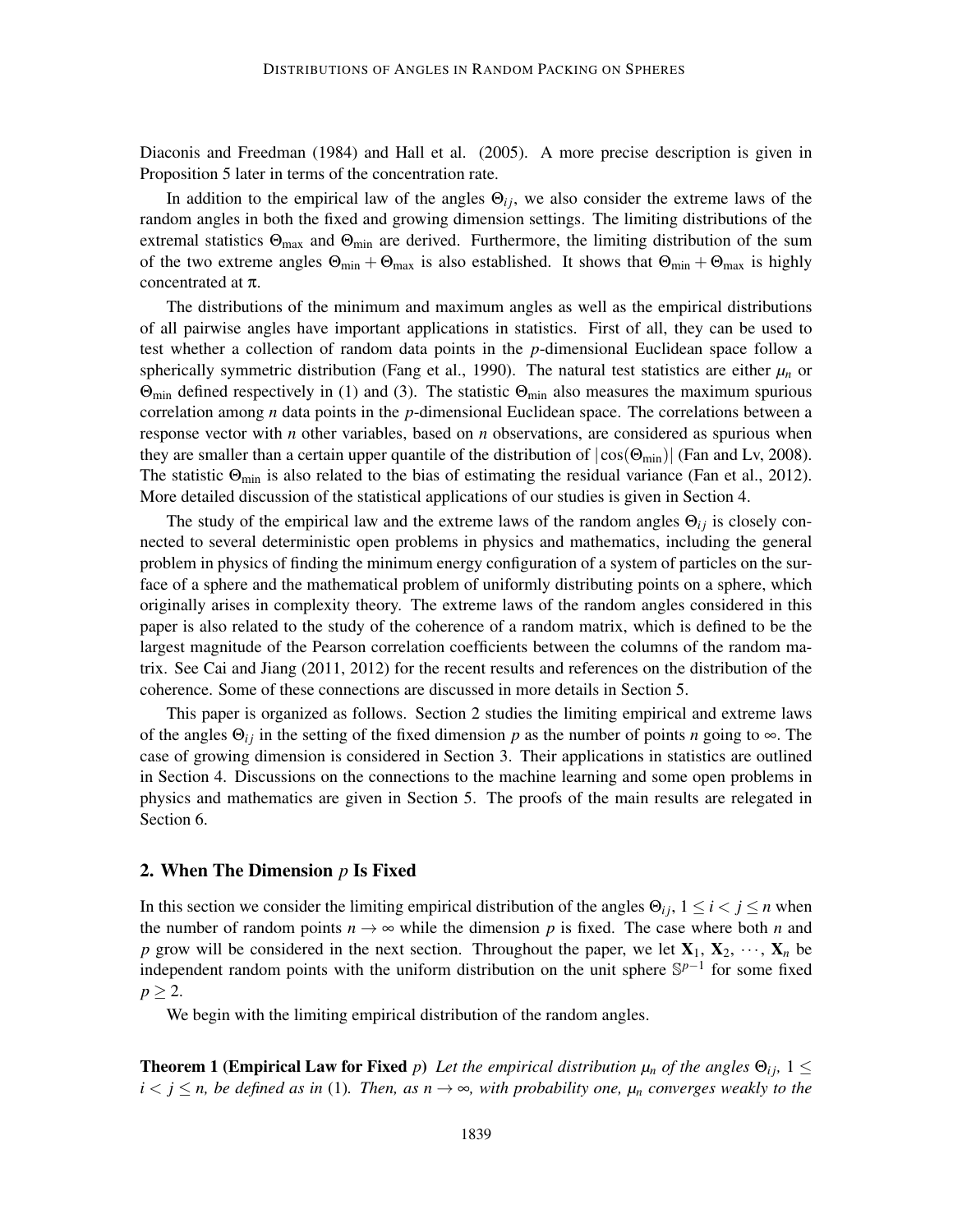*distribution with density*

$$
h(\theta) = \frac{1}{\sqrt{\pi}} \frac{\Gamma(\frac{p}{2})}{\Gamma(\frac{p-1}{2})} \cdot (\sin \theta)^{p-2}, \ \theta \in [0, \pi].
$$
 (5)

In fact,  $h(\theta)$  is the probability density function of  $\Theta_{ij}$  for any  $i \neq j$  ( $\Theta_{ij}$ 's are identically distributed). Due to the dependency of Θ*i j*'s, some of them are large and some are small. Theorem 1 says that the average of these angles asymptotically has the same density as that of  $\Theta_{12}$ .

Notice that when  $p = 2$ ,  $h(\theta)$  is the uniform density on  $[0, \pi]$ , and when  $p > 2$ ,  $h(\theta)$  is unimodal with mode  $\theta = \pi/2$ . Theorem 1 implies that most of the angles in the total of  $\binom{n}{2}$  $n_2$  angles are concentrated around  $\pi/2$ . This concentration becomes stronger as the dimension *p* grows since  $(\sin \theta)^{p-2}$  converges to zero more quickly for  $\theta \neq \pi/2$ . In fact, in the extreme case when  $p \to \infty$ , almost all of  $\binom{n}{2}$  $n_2$ <sup>n</sup>) angles go to  $\pi/2$  at the rate  $\sqrt{p}$ . This can be seen from Theorem 4 later.

It is helpful to see how the density changes with the dimension *p*. Figure 1 plots the function

$$
h_p(\theta) = \frac{1}{\sqrt{p-2}} h\left(\frac{\pi}{2} - \frac{\theta}{\sqrt{p-2}}\right)
$$
  
= 
$$
\frac{1}{\sqrt{\pi}} \frac{\Gamma(\frac{p}{2})}{\Gamma(\frac{p-1}{2})\sqrt{p-2}} \cdot \left(\cos \frac{\theta}{\sqrt{p-2}}\right)^{p-2}, \quad \theta \in [0, \pi]
$$
 (6)

which is the asymptotic density of the normalized empirical distribution  $\mu_{n,p}$  defined in (2) when the dimension *p* is fixed. Note that in the definition of  $\mu_{n,p}$  in (2), if " $\sqrt{p-2}$ " is replaced by " $\sqrt{p}$ ", the limiting behavior of  $\mu_{n,p}$  does not change when both *n* and *p* go to infinity. However, it shows in our simulations and the approximation (7) that the fitting is better for relatively small *p* when " $\sqrt{p-2}$ " is used.

Figure 1 shows that the distributions  $h_p(\theta)$  are very close to normal when  $p \ge 5$ . This can also be seen from the asymptotic approximation

$$
h_p(\theta) \propto \exp\left((p-2)\log\left\{\cos\left(\frac{\theta}{\sqrt{p-2}}\right)\right\}\right) \approx e^{-\theta^2/2}.\tag{7}
$$

We now consider the limiting distribution of the extreme angles  $\Theta_{\min}$  and  $\Theta_{\max}$ .

**Theorem 2 (Extreme Law for Fixed** p) Let  $\Theta_{\text{min}}$  and  $\Theta_{\text{max}}$  be defined as in (3) and (4) respec*tively.* Then, both  $n^{2/(p-1)}$ Θ<sub>min</sub> and  $n^{2/(p-1)}(π − Θ_{max})$  converge weakly to a distribution given *by*

$$
F(x) = \begin{cases} 1 - e^{-Kx^{p-1}}, & \text{if } x \ge 0; \\ 0, & \text{if } x < 0, \end{cases}
$$
 (8)

 $as n \rightarrow \infty$ *, where* 

$$
K = \frac{1}{4\sqrt{\pi}} \frac{\Gamma(\frac{p}{2})}{\Gamma(\frac{p+1}{2})}.
$$
\n(9)

The above theorem says that the smallest angle  $\Theta_{\text{min}}$  is close to zero, and the largest angle  $\Theta_{\text{max}}$  is close to  $\pi$  as *n* grows. This makes sense from Theorem 1 since the support of the density function  $h(\theta)$  is [0, $\pi$ ].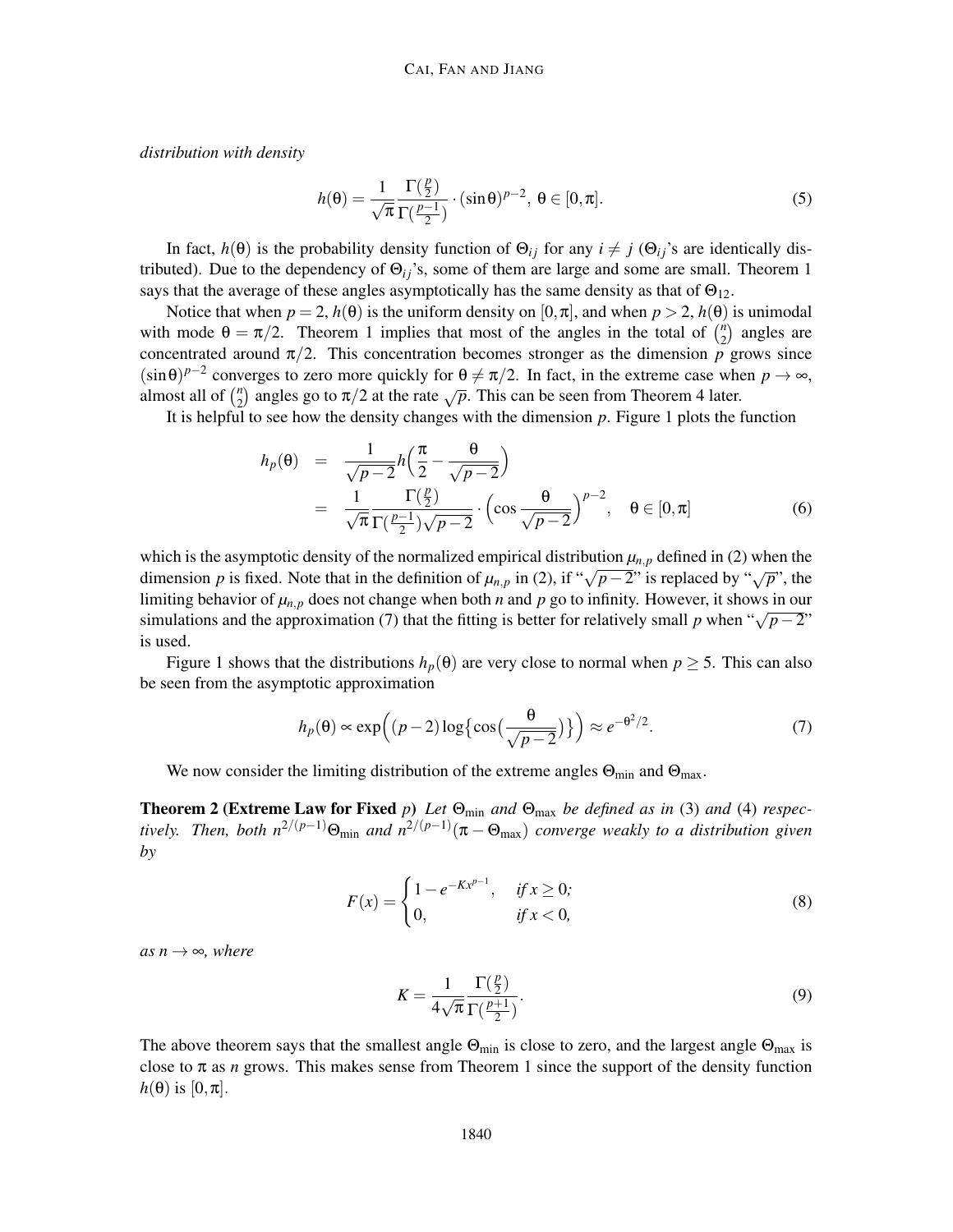

Figure 1: Functions  $h_p(\theta)$  given by (6) for  $p = 4, 5, 10$  and 20. They are getting closer to the normal density (thick black) as *p* increases.

In the special case of  $p = 2$ , the scaling of  $\Theta_{\min}$  and  $\pi - \Theta_{\max}$  in Theorem 2 is  $n^2$ . This is in fact can also be seen in a similar problem. Let  $\xi_1, \dots, \xi_n$  be i.i.d.  $U[0,1]$ -distributed random variables with the order statistics  $\xi_{(1)} \leq \cdots \leq \xi_{(n)}$ . Set  $W_n := \min_{1 \leq i \leq n-1} (\xi_{(i+1)} - \xi_{(i)})$ , which is the smallest spacing among the observations of  $\xi_i$ 's. Then, by using the representation theorem of  $\xi_{(i)}$ 's through i.i.d. random variables with exponential distribution Exp(1) (see, for example, Proposition 4.1 from Resnick (2007)), it is easy to check that  $n^2W_n$  converges weakly to  $Exp(1)$  with the probability density function  $e^{-x}I(x \ge 0)$ .

To see the goodness of the finite sample approximations, we simulate 200 times from the distributions with  $n = 50$  for  $p = 2,3$  and 30. The results are shown respectively in Figures 2–4. Figure 2 depicts the results when  $p = 2$ . In this case, the empirical distribution  $\mu_n$  should approximately be uniformly distributed on  $[0, \pi]$  for most of realizations. Figure 2 (a) shows that it holds approximately truly for *n* as small as 50 for a particular realization (It indeed holds approximately for almost all realizations). Figure 2(b) plots the average of these 200 distributions, which is in fact extremely close to the uniform distribution on  $[0, \pi]$ . Namely, the bias is negligible. For  $\Theta_{\min}$ , according to Theorem 1, it should be well approximated by an exponential distribution with  $K = 1/(2\pi)$ . This is verified by Figure 2(c), even when sample size is as small as 50. Figure 2(d) shows the distribution of  $\Theta_{\text{min}} + \Theta_{\text{max}}$  based on the 200 simulations. The sum is distributed tightly around  $\pi$ , which is indicated by the red line there.

The results for  $p = 3$  and  $p = 30$  are demonstrated in Figures 3 and 4. In this case, we show the empirical distributions of  $\sqrt{p-2}(\pi/2-\Theta_{ij})$  and their asymptotic distributions. As in Figure 1, they are normalized. Figure  $3(a)$  shows a realization of the distribution and Figure  $3(b)$  depicts the average of 200 realizations of these distributions for  $p = 3$ . They are very close to the asymptotic distribution, shown in the curve therein. The distributions of  $\Theta_{\text{min}}$  and  $\Theta_{\text{max}}$  are plotted in Figure 3(c). They concentrate respectively around 0 and  $\pi$ . Figure 3(d) shows that the sum is concentrated symmetrically around  $\pi$ .

When  $p = 30$ , the approximations are still very good for the normalized empirical distributions. In this case, the limiting distribution is indistinguishable from the normal density, as shown in Figure 1. However, the distribution of  $\Theta_{\min}$  is not approximated well by its asymptotic counterpart,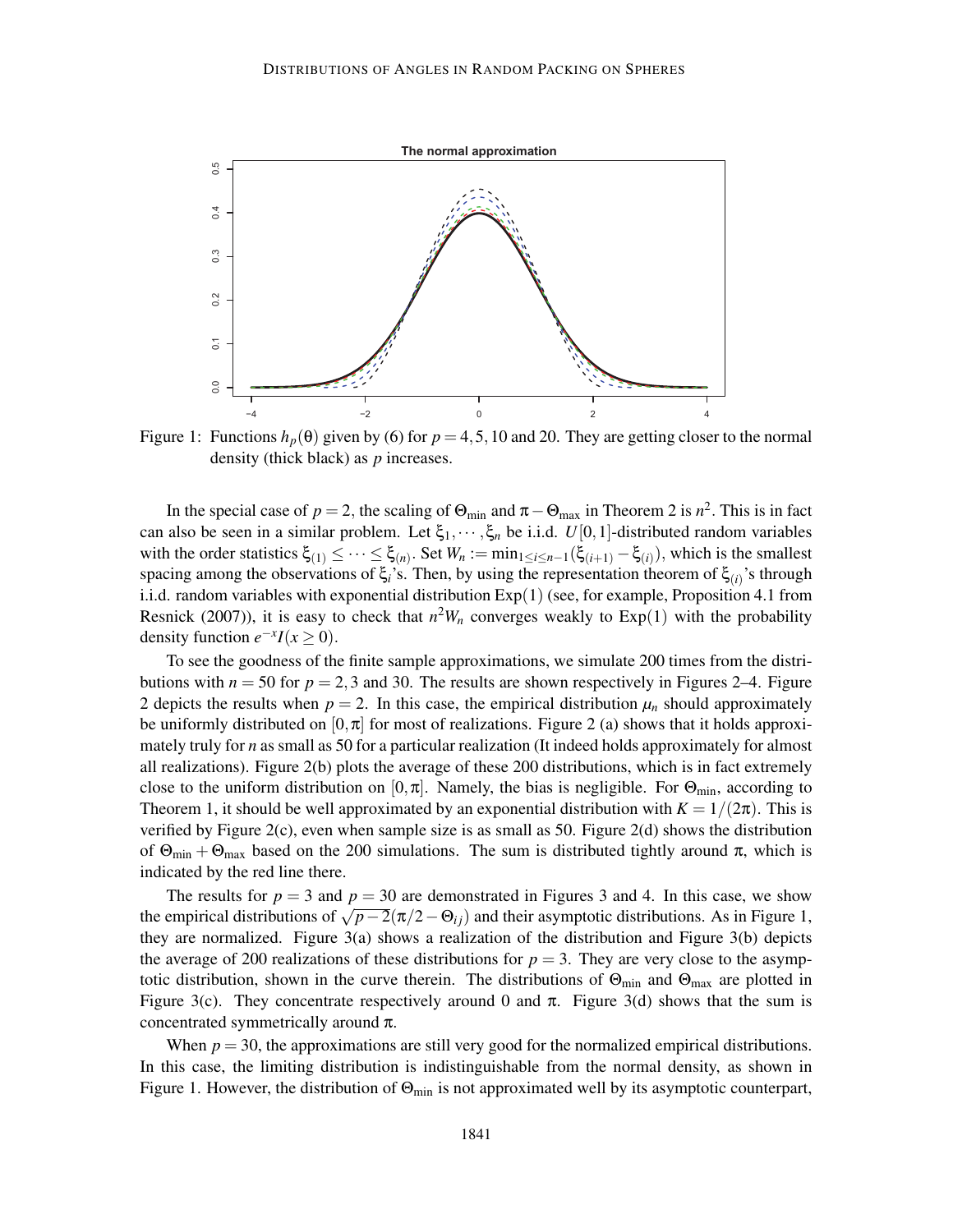

Figure 2: Various distributions for  $p = 2$  and  $n = 50$  based on 200 simulations. (a) A realization of the empirical distribution  $\mu_n$ ; (b) The average distribution of 200 realizations of  $\mu_n$ ; (c) the distribution of  $\Theta_{\text{min}}$  and its asymptotic distribution  $\exp(-x/(2\pi))/(2\pi)$ ; (d) the distribution of  $\Theta_{\text{min}} + \Theta_{\text{max}}$ ; the vertical line indicating the location  $\pi$ .

as shown in Figure 4(c). In fact,  $\Theta_{\min}$  does not even tends to zero. This is not entirely surprising since *p* is comparable with *n*. The asymptotic framework in Section 3 is more suitable. Nevertheless,  $\Theta_{\text{min}} + \Theta_{\text{max}}$  is still symmetrically distributed around  $\pi$ .

The simulation results show that  $\Theta_{\text{max}} + \Theta_{\text{min}}$  is very close to  $\pi$ . This actually can be seen trivially from Theorem 2:  $\Theta_{min} \to 0$  and  $\Theta_{max} \to \pi$  in probability as  $p \to \infty$ . Hence, the sum goes to  $\pi$  in probability. An interesting question is: how fast is this convergence? The following result answers this question.

**Theorem 3 (Limit Law for Sum of Largest and Smallest Angles)** Let  $X_1$ ,  $X_2$ ,  $\cdots$ ,  $X_n$  be inde*pendent random points with the uniform distribution on*  $\mathbb{S}^{p-1}$  *for some fixed p*  $\geq$  2*. Let*  $\Theta_{\min}$  *and*  $\Theta_{\text{max}}$  *be defined as in* (3) *and* (4) *respectively. Then,*  $n^{2/(p-1)}(\Theta_{\text{max}} + \Theta_{\text{min}} - \pi)$  *converges weakly to the distribution of X* −*Y , where X and Y are i.i.d. random variables with distribution function*  $F(x)$  given in (8).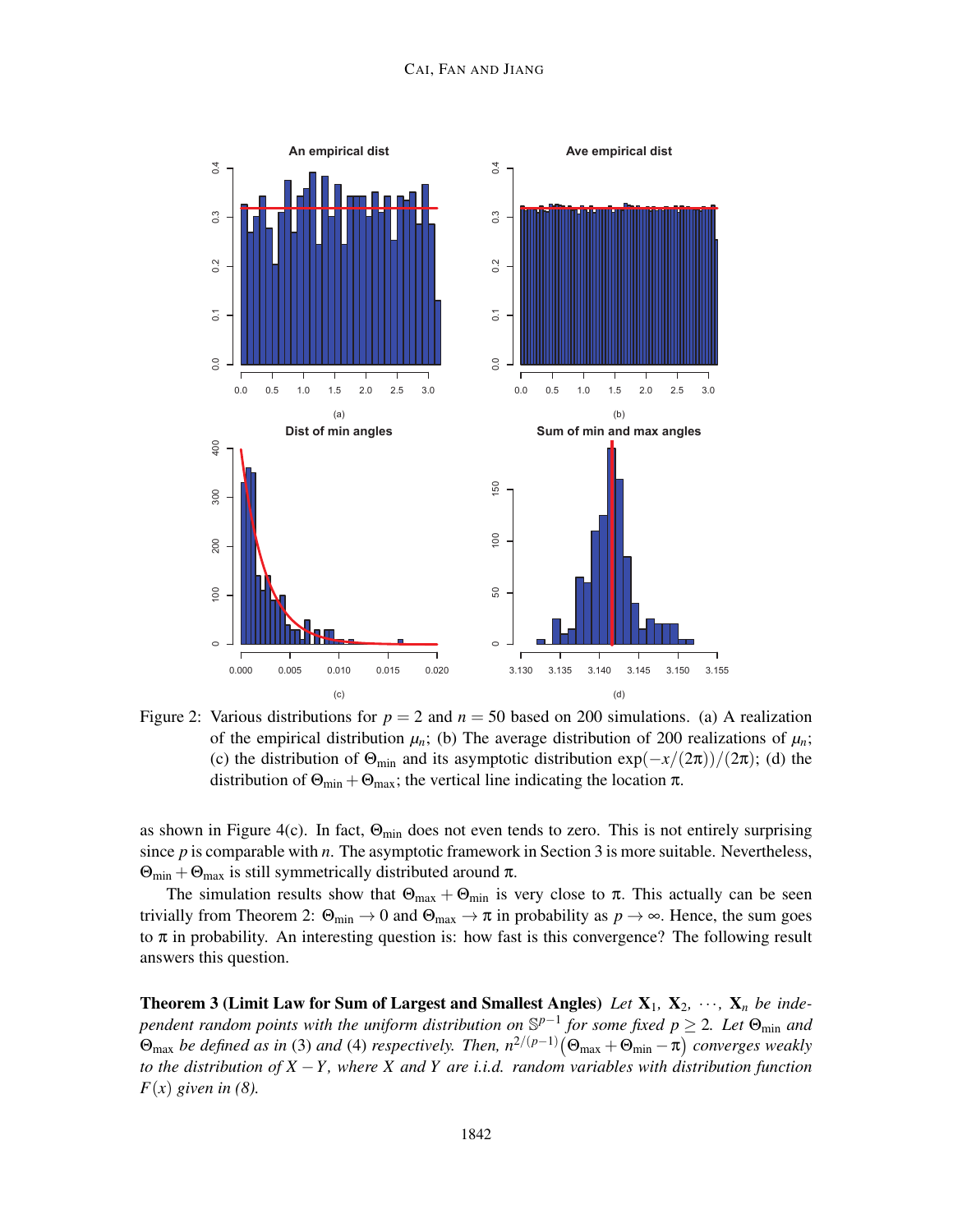

Figure 3: Various distributions for  $p = 3$  and  $n = 50$  based on 200 simulations. (a) A realization of the normalized empirical distribution  $\mu_{n,p}$  given by (2); (b) The average distribution of 200 realizations of  $\mu_{n,p}$ ; (c) the distribution of  $\Theta_{\text{min}}$  and its asymptotic distribution; (d) the distribution of  $\Theta_{\text{min}} + \Theta_{\text{max}}$ ; the vertical line indicating the location  $\pi$ .

It is interesting to note that the marginal distribution of  $\Theta_{min}$  and  $\pi - \Theta_{max}$  are identical. However,  $n^{2/(p-1)}\Theta_{\text{min}}$  and  $n^{2/(p-1)}(\pi-\Theta_{\text{max}})$  are asymptotically independent with non-vanishing limits and hence their difference is non-degenerate. Furthermore, since *X* are *Y* are i.i.d.,  $X - Y$  is a symmetric random variable. Theorem 3 suggests that  $\Theta_{\text{max}} + \Theta_{\text{min}}$  is larger or smaller than  $\pi$  "equally likely". The symmetry of the distribution of  $\Theta_{\text{max}} + \Theta_{\text{min}}$  has already been demonstrated in Figures 2–4.

### 3. When Both *n* and *p* Grow

We now turn to the case where both  $n$  and  $p$  grow. The following result shows that the empirical distribution of the random angles, after suitable normalization, converges to a standard normal distribution. This is clearly different from the limiting distribution given in Theorem 1 when the dimension *p* is fixed.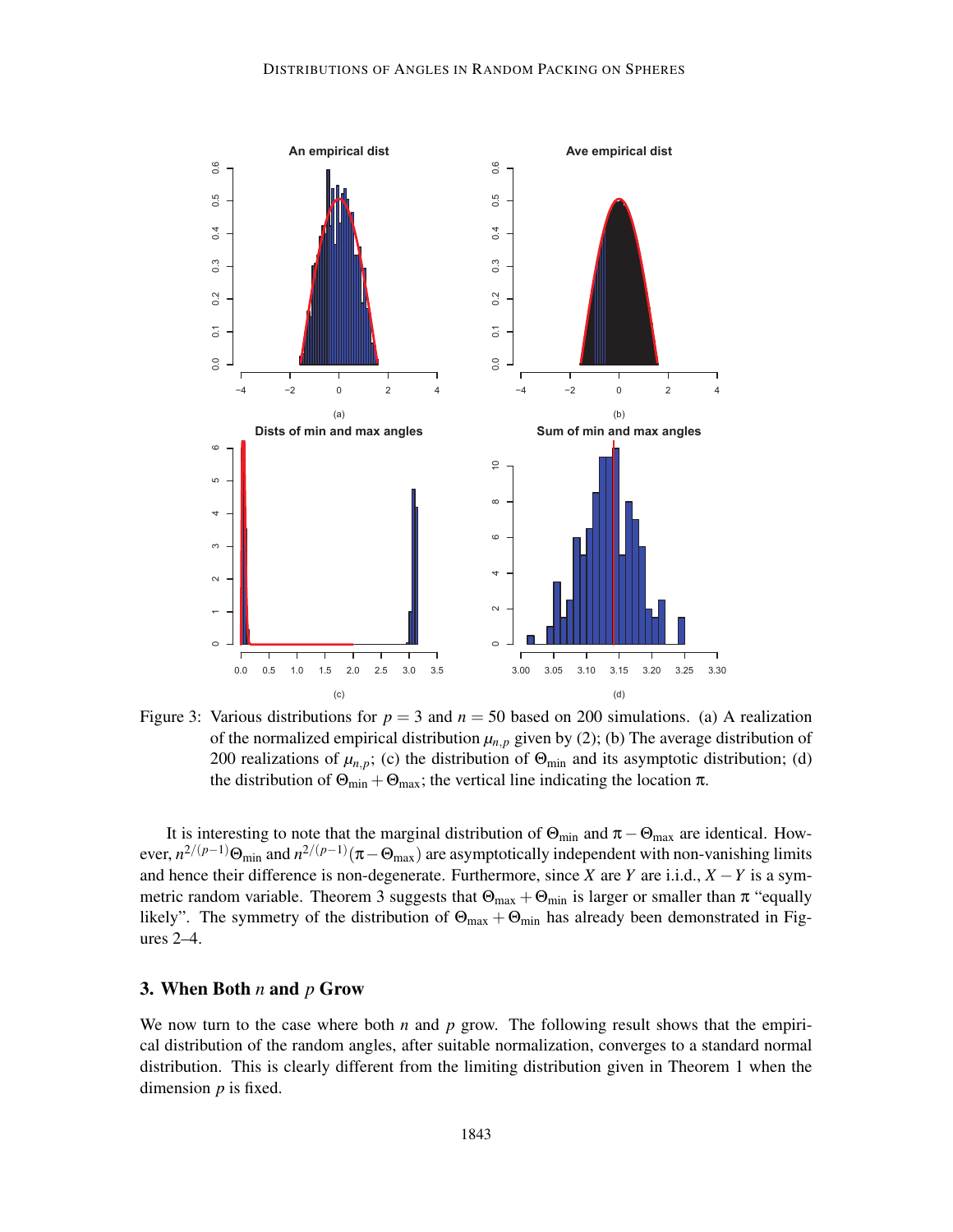

Figure 4: Various distributions for  $p = 30$  and  $n = 50$  based on 200 simulations. (a) A realization of the normalized empirical distribution  $\mu_{n,p}$  given by (2); (b) The average distribution of 200 realizations of  $\mu_{n,p}$ ; (c) the distribution of  $\Theta_{\text{min}}$  and its asymptotic distribution; (d) the distribution of  $\Theta_{\text{min}} + \Theta_{\text{max}}$ ; the vertical line indicating the location  $\pi$ .

**Theorem 4 (Empirical Law for Growing** *p*) *Let*  $\mu_{n,p}$  *be defined as in* (2)*. Assume* lim $_{n\to\infty}$   $p_n = \infty$ *. Then, with probability one,*  $\mu_{n,p}$  *converges weakly to*  $N(0,1)$  *as*  $n \to \infty$ *.* 

Theorem 4 holds regardless of the speed of *p* relative to *n* when both go to infinity. This has also been empirically demonstrated in Figures 2–4 (see plots (a) and (b) therein). The theorem implies that most of the  $\binom{n}{2}$ <sup>n</sup><sub>2</sub>) random angles go to π/2 very quickly. Take any  $\gamma_p \to 0$  such that  $\sqrt{p}\gamma_p \to \infty$ and denote by  $N_{n,p}$  the number of the angles  $\Theta_{ij}$  that are within  $\gamma_p$  of  $\pi/2$ , that is,  $|\frac{\pi}{2} - \Theta_{ij}| \leq \gamma_p$ . Then  $N_{n,p}/\binom{n}{2}$  $n_2$ <sup>n</sup> $\rightarrow$  1. Hence, most of the random vectors in the high-dimensional Euclidean spaces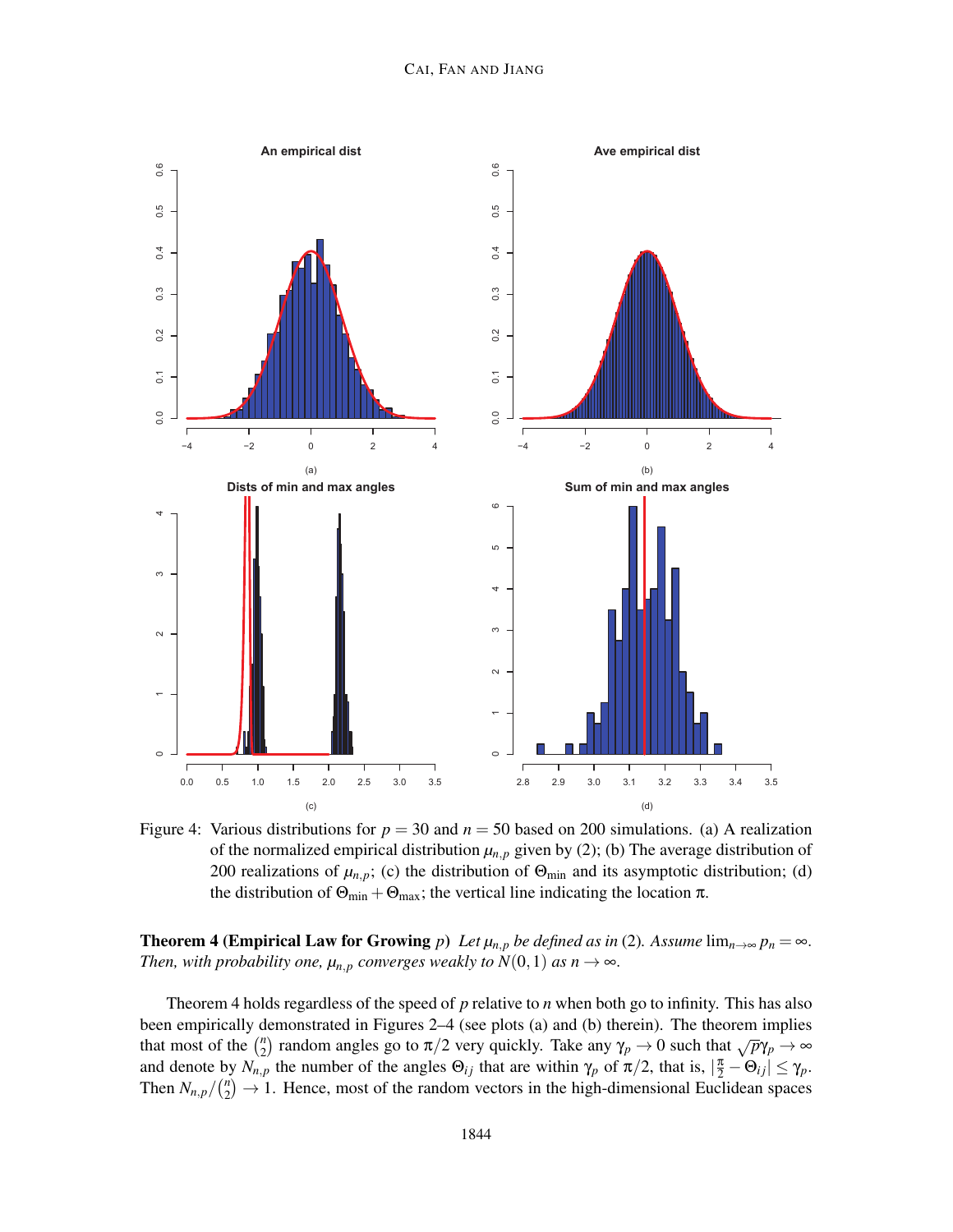are nearly orthogonal. An interesting question is: Given two such random vectors, how fast is their angle close to  $\pi/2$  as the dimension increases? The following result answers this question.

Proposition 5 *Let* U *and* V *be two random points on the unit sphere in* R *p* . *Let* Θ *be the angle between* ⊙U and ⊙V. *Then* 

$$
P(|\Theta - \frac{\pi}{2}| \ge \varepsilon) \le K\sqrt{p}(\cos \varepsilon)^{p-2}
$$

*for all*  $p \geq 2$  *and*  $\varepsilon \in (0, \pi/2)$ *, where K is a universal constant.* 

Under the spherical invariance one can think of  $\Theta$  as a function of the random point U only. There are general concentration inequalities on such functions, see, for example, Ledoux (2005). Proposition 5 provides a more precise inequality.

One can see that, as the dimension *p* grows, the probability decays exponentially. In particular, take  $\varepsilon = \sqrt{(c \log p)/p}$  for some constant  $c > 1$ . Note that  $\cos \varepsilon \leq 1 - \varepsilon^2/2 + \varepsilon^4/24$ , so

$$
P\left(|\Theta - \frac{\pi}{2}| \ge \sqrt{\frac{c\log p}{p}}\right) \le K\sqrt{p}\left(1 - \frac{c\log p}{2p} + \frac{c^2\log^2 p}{24p^2}\right)^{p-2} \le K'p^{-\frac{1}{2}(c-1)}
$$

for all sufficiently large *p*, where *K* ′ is a constant depending only on *c*. Hence, in the high dimensional space, the angle between two random vectors is within  $\sqrt{(c \log p)/p}$  of  $\pi/2$  with high probability. This provides a precise characterization of the folklore mentioned earlier that "all highdimensional random vectors are almost always nearly orthogonal to each other".

We now turn to the limiting extreme laws of the angles when both *n* and  $p \rightarrow \infty$ . For the extreme laws, it is necessary to divide into three asymptotic regimes: sub-exponential case  $\frac{1}{p} \log n \to 0$ , exponential case  $\frac{1}{p} \log n \to \beta \in (0, \infty)$ , and super-exponential case  $\frac{1}{p} \log n \to \infty$ . The limiting extreme laws are different in these three regimes.

**Theorem 6 (Extreme Law: Sub-Exponential Case)** Let  $p = p_n \to \infty$  satisfy  $\frac{\log n}{p} \to 0$  as  $n \to \infty$ . *Then*

- (i). max<sub>1≤*i*<*j*≤*n* |  $\Theta_{ij} \frac{\pi}{2}$ </sub>  $\frac{\pi}{2}$ |  $\rightarrow$  0 *in probability as n*  $\rightarrow$   $\infty$ ;
- (ii). As  $n \to \infty$ , 2plog sin  $\Theta_{\min} + 4\log n \log \log n$  converges weakly to the extreme value distri*bution with the distribution function*  $F(y) = 1 - e^{-Ke^{y/2}}$ ,  $y \in \mathbb{R}$  and  $K = 1/(4\sqrt{2\pi})$ . The *conclusion still holds if* Θmin *is replaced by* Θmax*.*

In this case, both  $\Theta_{\text{min}}$  and  $\Theta_{\text{max}}$  converge to  $\pi/2$  in probability. The above extreme value distribution differs from that in (8) where the dimension *p* is fixed. This is obviously caused by the fact that *p* is finite in Theorem 2 and goes to infinity in Theorem 6.

**Corollary 7** Let  $p = p_n$  satisfy  $\lim_{n \to \infty} \frac{\log n}{\sqrt{p}} = \alpha \in [0, \infty)$ . Then  $p \cos^2 \Theta_{\min} - 4 \log n + \log \log n$  con*verges weakly to a distribution with the cumulative distribution function*  $\exp\{-\frac{1}{4\sqrt{2\pi}}e^{-(y+8\alpha^2)/2}\},$  $y \in \mathbb{R}$ *. The conclusion still holds if*  $\Theta_{\min}$  *is replaced by*  $\Theta_{\max}$ *.* 

**Theorem 8 (Extreme Law: Exponential Case)** Let  $p = p_n$  satisfy  $\frac{\log n}{p} \to \beta \in (0, \infty)$  as  $n \to \infty$ , *then*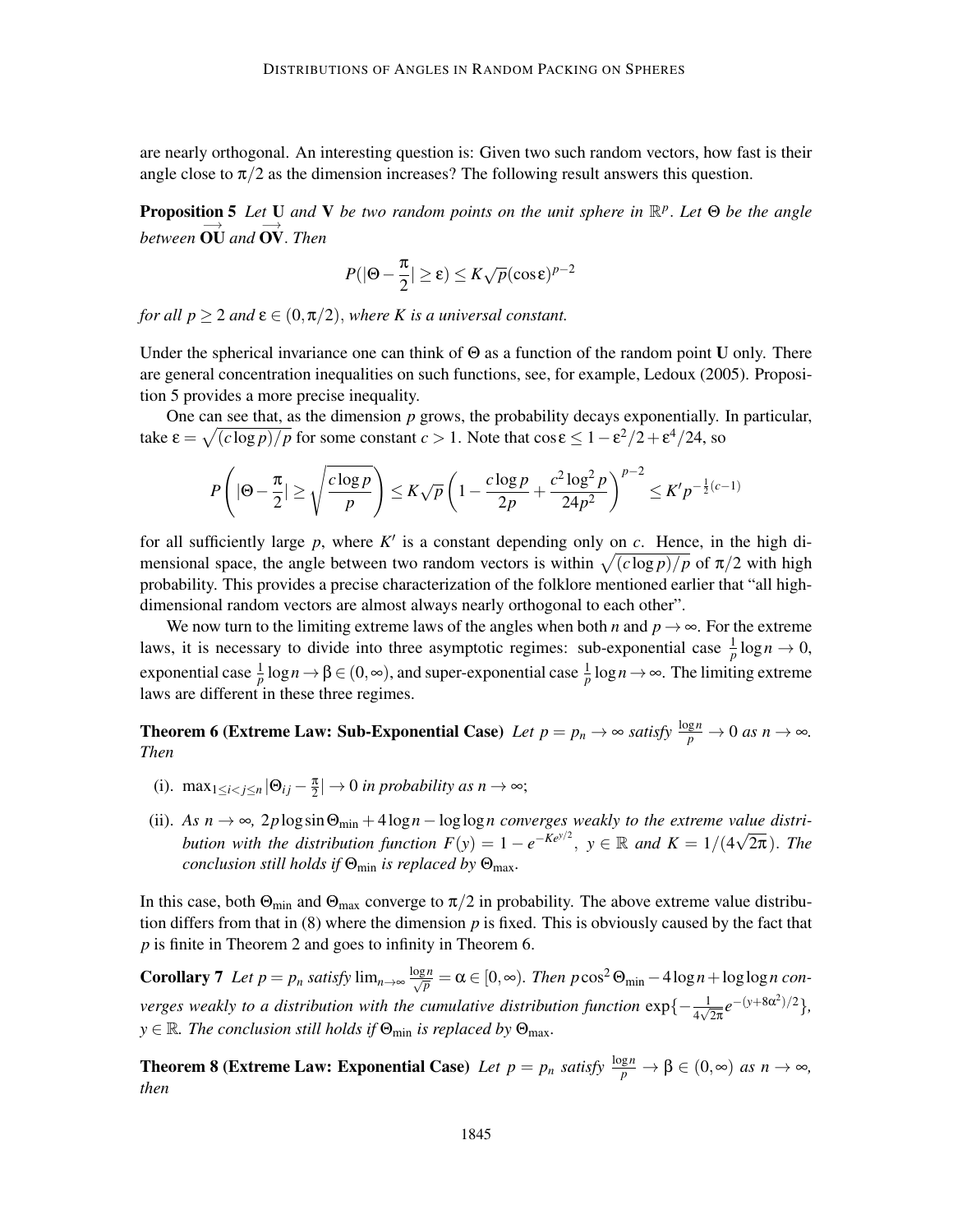- (i).  $\Theta_{\min} \to \cos^{-1} \sqrt{1 e^{-4\beta}}$  and  $\Theta_{\max} \to \pi \cos^{-1} \sqrt{1 e^{-4\beta}}$  in probability as  $n \to \infty$ ;
- (ii). As  $n \to \infty$ , 2*p*log sin $\Theta_{\min} + 4\log n \log \log n$  converges weakly to a distribution with the *distribution function*

$$
F(y) = 1 - \exp\{-K(\beta)e^{(y+8\beta)/2}\}, y \in \mathbb{R}, \text{ where } K(\beta) = \left(\frac{\beta}{8\pi(1-e^{-4\beta})}\right)^{1/2},
$$

*and the conclusion still holds if*  $\Theta_{\min}$  *is replaced by*  $\Theta_{\max}$ *.* 

In contrast to Theorem 6, neither  $\Theta_{\text{max}}$  nor  $\Theta_{\text{min}}$  converges to  $\pi/2$  under the case that  $(\log n)/p \rightarrow$  $\beta \in (0, \infty)$ . Instead, they converge to different constants depending on  $\beta$ .

**Theorem 9 (Extreme Law: Super-Exponential Case)** Let  $p = p_n$  satisfy  $\frac{\log n}{p} \to \infty$  as  $n \to \infty$ . *Then,*

- (i).  $\Theta_{\min} \to 0$  *and*  $\Theta_{\max} \to \pi$  *in probability as*  $n \to \infty$ ;
- (ii). *As*  $n \to \infty$ , 2*p* log sin  $\Theta_{\min} + \frac{4p}{p-1}$ *p*−1 log*n* − log *p converges weakly to the extreme value distribution with the distribution function*  $F(y) = 1 - e^{-Ke^{y/2}}$ ,  $y \in \mathbb{R}$  with  $K = 1/(2\sqrt{2\pi})$ . The *conclusion still holds if*  $\Theta_{\min}$  *is replaced by*  $\Theta_{\max}$ *.*

It can be seen from Theorems 6, 8 and 9 that  $Θ_{\text{max}}$  becomes larger when the rate  $β = \lim(\log n)/p$ increases. They are  $\pi/2$ ,  $\pi - \cos^{-1}\sqrt{1 - e^{-4\beta}} \in (\pi/2, \pi)$  and  $\pi$  when  $\beta = 0$ ,  $\beta \in (0, \infty)$  and  $\beta = \infty$ , respectively.

Set  $f(\beta) = \pi - \cos^{-1} \sqrt{1 - e^{-4\beta}}$ . Then  $f(0) = \pi/2$  and  $f(+\infty) = \pi$ , which corresponds to  $\Theta_{\text{max}}$ in (i) of Theorem 6 and (i) of Theorem 9, respectively. So the conclusions in Theorems 6, 8 and 9 are consistent.

Theorem 3 provides the limiting distribution of  $\Theta_{\text{max}} + \Theta_{\text{min}} - \pi$  when the dimension *p* is fixed. It is easy to see from the above theorems that  $\Theta_{\text{max}} + \Theta_{\text{min}} - \pi \rightarrow 0$  in probability as both *n* and *p* go to infinity. Its asymptotic distribution is much more involved and we leave it as future work.

Remark 10 As mentioned in the introduction, Cai and Jiang (2011, 2012) considered the limiting distribution of the coherence of a random matrix and the coherence is closely related to the minimum angle  $\Theta_{\text{min}}$ . In the current setting, the coherence  $L_{n,p}$  is defined by

$$
L_{n,p}=\max_{1\leq i
$$

where  $\rho_{ij} = \mathbf{X}_i^T \mathbf{X}_j$ . The results in Theorems 6, 8 and 9 are new. Their proofs can be essentially reduced to the analysis of max<sub>1≤*i*≤*j*≤*n*  $\rho$ *ij*. This maximum is analyzed through modifying the proofs</sub> of the results for the limiting distribution of the coherence  $L_{n,p}$  in Cai and Jiang (2012). The key step in the proofs is the study of the maximum and minimum of *pairwise* i.i.d. random variables  $\{ \rho_{ij}; 1 \leq i < j \leq n \}$  by using the Chen-Stein method. It is noted that  $\{ \rho_{ij}; 1 \leq i < j \leq n \}$  are not i.i.d. random variables (see, for example, p.148 from Muirhead (1982)), the standard techniques to analyze the extreme values of  $\{\rho_{ij}; 1 \le i < j \le n\}$  do not apply.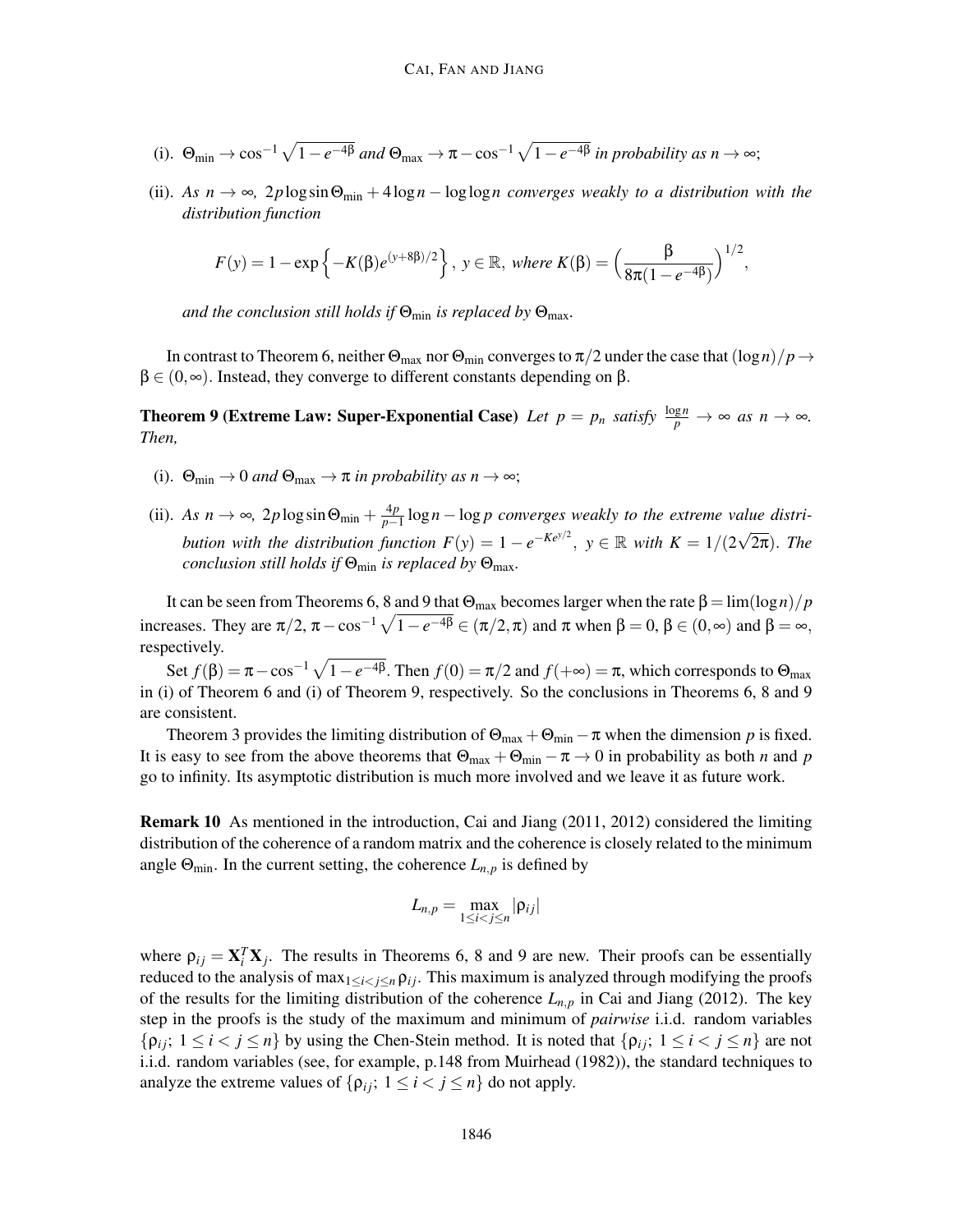# 4. Applications to Statistics

The results developed in the last two sections can be applied to test the spherical symmetry (Fang et al., 1990):

$$
H_0
$$
: Z is spherically symmetric in  $\mathbb{R}^p$ 

based on an i.i.d. sample  $\{Z_i\}_{i=1}^n$ . Under the null hypothesis  $H_0$ ,  $\mathbb{Z}/\|\mathbb{Z}\|$  is uniformly distributed on  $\mathbb{S}^{p-1}$ . It is expected that the minimum angle  $\Theta_{min}$  is stochastically larger under the null hypothesis than that under the alternative hypothesis. Therefore, one should reject the null hypothesis when  $\Theta_{\text{min}}$  is too small or formally, reject  $H_0$  when

$$
n^{2/(p-1)}\Theta_{\min} \leq c_{\alpha},
$$

where the critical value  $c_{\alpha}$ , according to Theorem 2, is given by

$$
c_{\alpha} = \left(-K^{-1}\log(1-\alpha)\right)^{1/(p-1)}
$$

for the given significance level  $\alpha$ . This provides the minimum angle test for sphericity or the packing test on sphericity.

We run a simulation study to examine the power of the packing test. The following 6 data generating processes are used:

*Distribution 0*: the components of **X** follow independently the standard normal distribution;

*Distribution 1*: the components of **X** follow independently the uniform distribution on  $[-1,1]$ ;

*Distribution 2*: the components of **X** follow independently the uniform distribution on  $[0,1]$ ;

*Distribution 3*: the components of **X** follow the standard normal distribution with correlation 0.5;

*Distribution 4*: the components of X follow the standard normal distribution with correlation 0.9;

*Distribution 5*: the components of **X** follow independently the mixture distribution  $2/3 \exp(-x)I(x \geq 0)$ 0) +  $1/3 \exp(x)I(x < 0)$ .

The results are summarized in Table 1 below. Note that for Distribution 0, the power corresponds to the size of the test, which is slightly below  $\alpha = 5\%$ .

| <b>Distribution</b> |  | 0 1 2 3 | 4                                 |  |
|---------------------|--|---------|-----------------------------------|--|
| $p=2$               |  |         | 4.20 5.20 20.30 5.55 10.75 5.95   |  |
| $p=3$               |  |         | 4.20 6.80 37.20 8.00 30.70 8.05   |  |
| $p=4$               |  |         | 4.80 7.05 64.90 11.05 76.25 11.20 |  |
| $p=5$               |  |         | 4.30 7.45 90.50 18.25 99.45 11.65 |  |

Table 1: The power (percent of rejections) of the packing test based on 2000 simulations

The packing test does not examine whether there is a gap in the data on the sphere. An alternative test statistic is  $\mu_n$  or its normalized version  $\mu_{n,p}$  when p is large, defined respectively by (1) and (2). A natural test statistic is then to use a distance such as the Kolmogrov-Smirnov distance between  $\mu_n$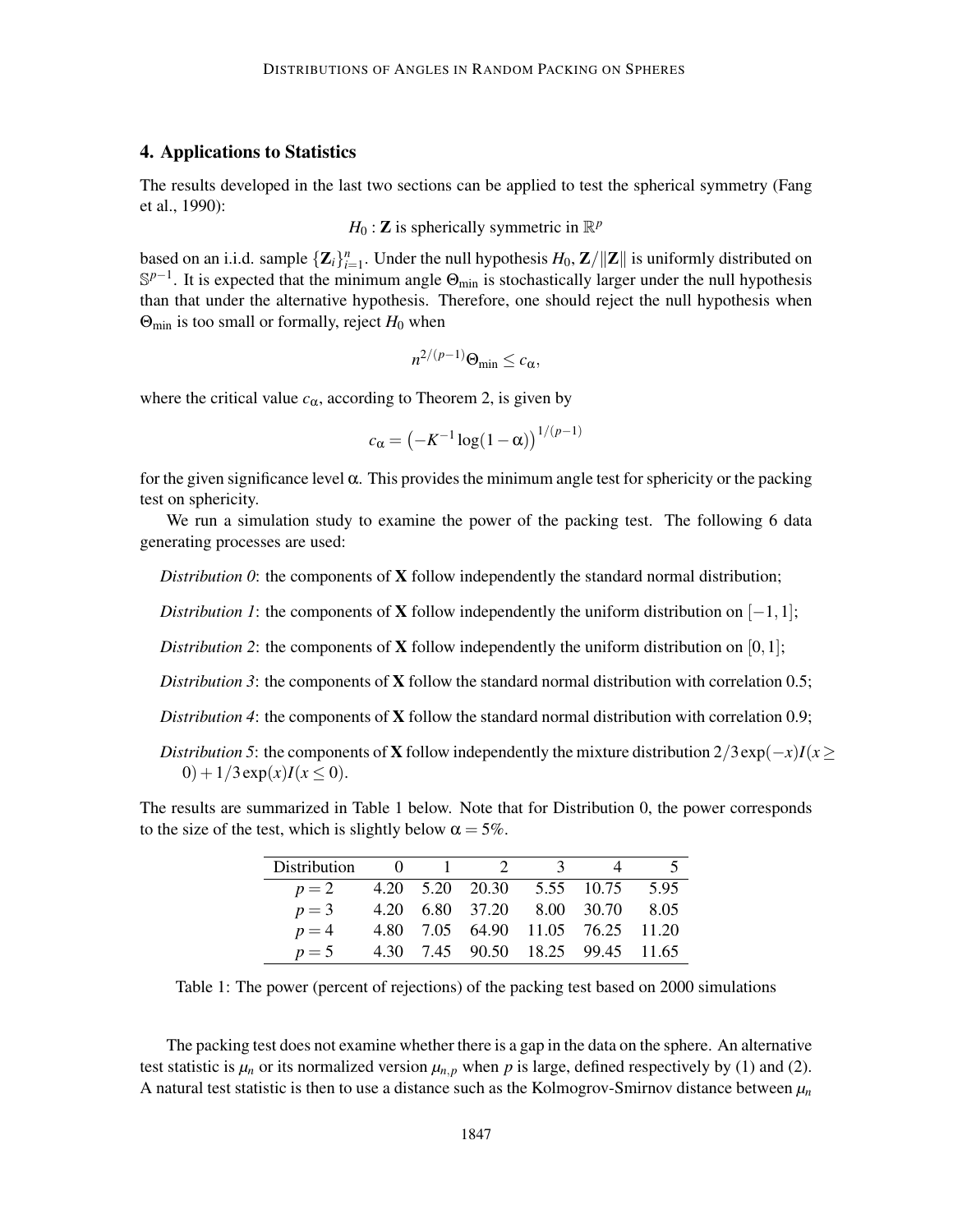and  $h(\theta)$ . In this case, one needs to derive further the null distribution of such a test statistic. This is beyond the scope of this paper and we leave it for future work.

Our study also shed lights on the magnitude of spurious correlation. Suppose that we have a response variable *Y* and its associate covariates  $\{X_j\}_{j=1}^p$  $j_{j=1}^{p}$  (for example, gene expressions). Even when there is no association between the response and the covariate, the maximum sample correlation between  $X_i$  and  $Y$  based on a random sample of size  $n$  will not be zero. It is closely related to the minimum angle  $\Theta_{\text{min}}$  (Fan and Lv, 2008). Any correlation below a certain thresholding level can be spurious—the correlation of such a level can occur purely by chance. For example, by Theorem 6(ii), any correlation (in absolute value) below

$$
\sqrt{1-n^{-4/p}(\log(n))^{1/p}}
$$

can be regarded as the spurious one. Take, for example,  $p = 30$  and  $n = 50$  as in Figure 4, the spurious correlation can be as large 0.615 in this case.

The spurious correlation also helps understand the bias in calculating the residual  $\sigma^2 = \text{var}(\varepsilon)$ in the sparse linear model

$$
Y = \mathbf{X}_S^T \boldsymbol{\beta}_S + \boldsymbol{\epsilon}
$$

where *S* is a subset of variables  $\{1, \dots p\}$ . When an extra variable besides  $X_S$  is recruited by a variable selection algorithm, that extra variable is recruited to best predict  $\varepsilon$  (Fan et al., 2012). Therefore, by the classical formula for the residual variance,  $\sigma^2$  is underestimated by a factor of  $1 - \cos^2(\Theta_{\text{min}})$ . Our asymptotic result gives the order of magnitude of such a bias.

### 5. Discussions

We have established the limiting empirical and extreme laws of the angles between random unit vectors, both for the fixed dimension and growing dimension cases. For fixed  $p$ , we study the empirical law of angles, the extreme law of angles and the law of the sum of the largest and smallest angles in Theorems 1, 2 and 3. Assuming  $p$  is large, we establish the empirical law of random angles in Theorem 4. Given two vectors  $\bf{u}$  and  $\bf{v}$ , the cosine of their angle is equal to the Pearson correlation coefficient between them. Based on this observation, among the results developed in this paper, the limiting distribution of the minimum angle  $\Theta_{\text{min}}$  given in Theorems 6-9 for the setting where both *n* and  $p \rightarrow \infty$  is obtained by similar arguments to those in Cai and Jiang (2012) on the coherence of an  $n \times p$  random matrix (a detailed discussion is given in Remark 10). See also Jiang (2004), Li and Rosalsky (2006), Zhou (2007), Liu et al. (2008), Li et al. (2009) and Li et al. (2010) for earlier results on the distribution of the coherence which were all established under the assumption that both *n* and  $p \rightarrow \infty$ .

The study of the random angles  $\Theta_{ij}$ 's,  $\Theta_{\min}$  and  $\Theta_{\max}$  is also related to several problems in machine learning as well as some deterministic open problems in physics and mathematics. We briefly discuss some of these connections below.

### 5.1 Connections to Machine Learning

Our studies shed lights on random geometric graphs, which are formed by *n* random points on the *p*-dimensional unit sphere as vertices with edge connecting between points  $\mathbf{X}_i$  and  $\mathbf{X}_j$  if  $\Theta_{ij}$ δ for certain δ (Penrose, 2003; Devroye et al., 2011). Like testing isotropicity in Section 4, a generalization of our results can be used to detect if there are any implanted cliques in a random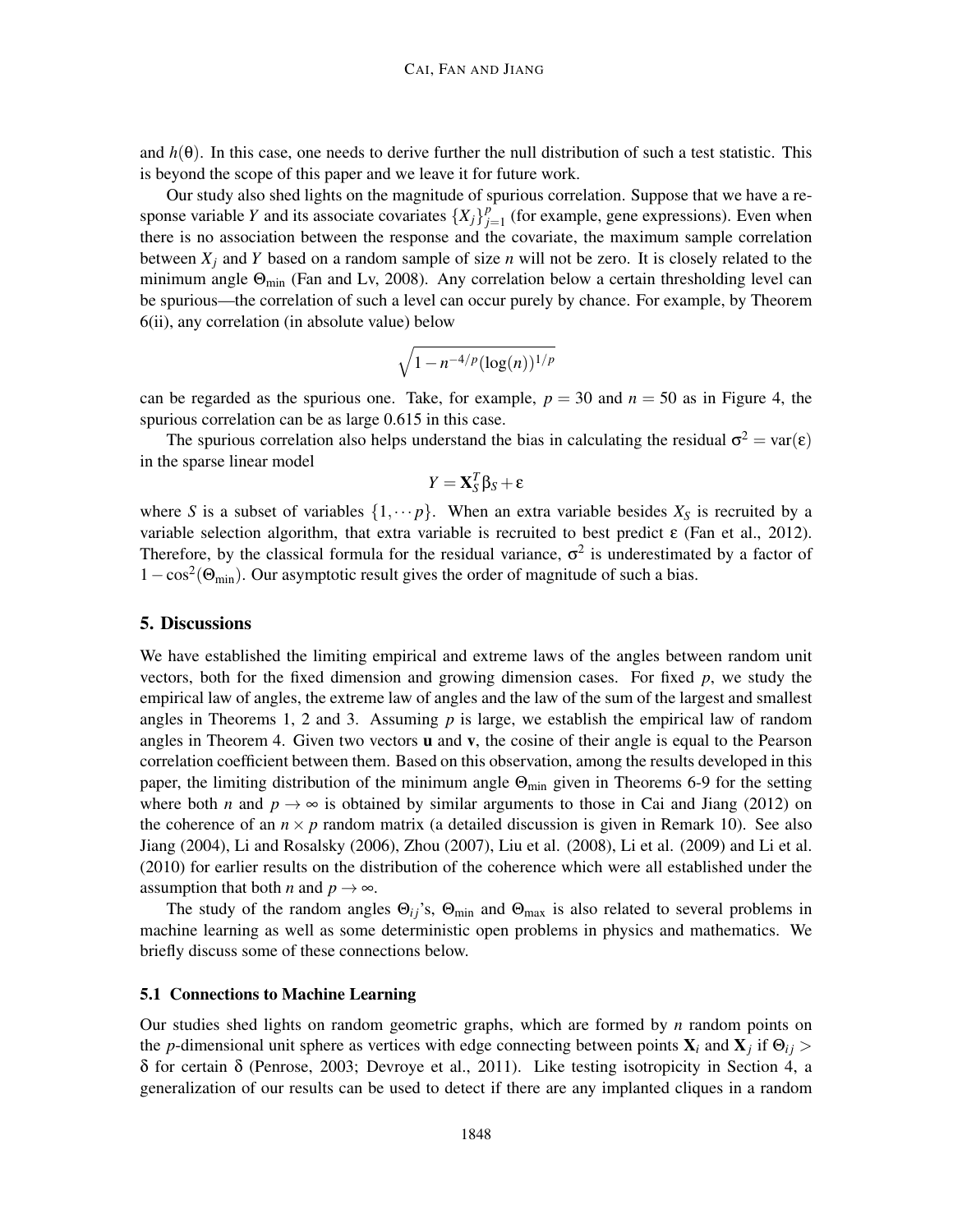graph, which is a challenging problem in machine learning. It can also be used to describe the distributions of the number of edges and degree of such a random geometric graph. Problems of hypothesis testing on isotropicity of covariance matrices have strong connections with clique numbers of geometric random graphs as demonstrated in the recent manuscript by Castro et al. (2012). This furthers connections of our studies in Section 4 to this machine learning problem.

Principal component analysis (PCA) is one of the most important techniquesin high-dimensional data analysis for visualization, feature extraction, and dimension reduction. It has a wide range of applications in statistics and machine learning. A key aspect of the study of PCA in the highdimensional setting is the understanding of the properties of the principal eigenvectors of the sample covariance matrix. In a recent paper, Shen et al. (2013) showed an interesting asymptotic conical structure in the critical sample eigenvectors under a spike covariance models when the ratio between the dimension and the product of the sample size with the spike size converges to a nonzero constant. They showed that in such a setting the critical sample eigenvectors lie in a right circular cone around the corresponding population eigenvectors. Although these sample eigenvectors converge to the cone, their locations within the cone are random. The behavior of the randomness of the eigenvectors within the cones is related to the behavior of the random angles studied in the present paper. It is of significant interest to rigorously explore these connections. See Shen et al. (2013) for further discussions.

### 5.2 Connections to Some Open Problems in Mathematics and Physics

The results on random angles established in this paper can be potentially used to study a number of open deterministic problems in mathematics and physics.

Let  $\mathbf{x}_1, \dots, \mathbf{x}_n$  be *n* points on  $\mathbb{S}^{p-1}$  and  $R = {\mathbf{x}_1, \dots, \mathbf{x}_n}$ . The  $\alpha$ -energy function is defined by

$$
E(R, \alpha) = \begin{cases} \sum_{1 \leq i < j \leq n} \|\mathbf{x}_i - \mathbf{x}_j\|^{\alpha}, & \text{if } \alpha \neq 0; \\ \sum_{1 \leq i < j \leq n} \log \frac{1}{\|\mathbf{x}_i - \mathbf{x}_j\|}, & \text{if } \alpha = 0, \end{cases}
$$

and  $E(R, -\infty) = \min_{1 \le i < j \le n} \frac{1}{\|\mathbf{x}_i - \mathbf{x}_j\|}$  where  $\|\cdot\|$  is the Euclidean norm in  $\mathbb{R}^p$ . These are known as the electron problem ( $\alpha = 0$ ) and the Coulomb potential problem ( $\alpha = -1$ ). See, for example, Kuijlaars and Saff (1998) and Katanforoush and Shahshahani (2003). The goal is to find the extremal  $\alpha$ energy

$$
\varepsilon(R,\alpha) := \begin{cases} \inf_{R} E(R,\alpha), & \text{if } \alpha \leq 0, \\ \sup_{R} E(R,\alpha), & \text{if } \alpha > 0, \end{cases}
$$

and the extremal configuration *R* that attains  $\varepsilon(R,\alpha)$ . In particular, when  $\alpha = -1$ , the quantity  $\varepsilon(R,-1)$  is the minimum of the Coulomb potential

$$
\sum_{1\leq i
$$

These open problems, as a function of  $\alpha$ , are: (i)  $\alpha = -\infty$ : Tammes problem; (ii)  $\alpha = -1$ : Thomson problem; (iii)  $\alpha = 1$ : maximum average distance problem; and (iv)  $\alpha = 0$ : maximal product of distances between all pairs. Problem (iv) is the 7th of the 17 most challenging mathematics problems in the 21st century according to Smale (2000). See, for example, Kuijlaars and Saff (1998) and Katanforoush and Shahshahani (2003), for further details.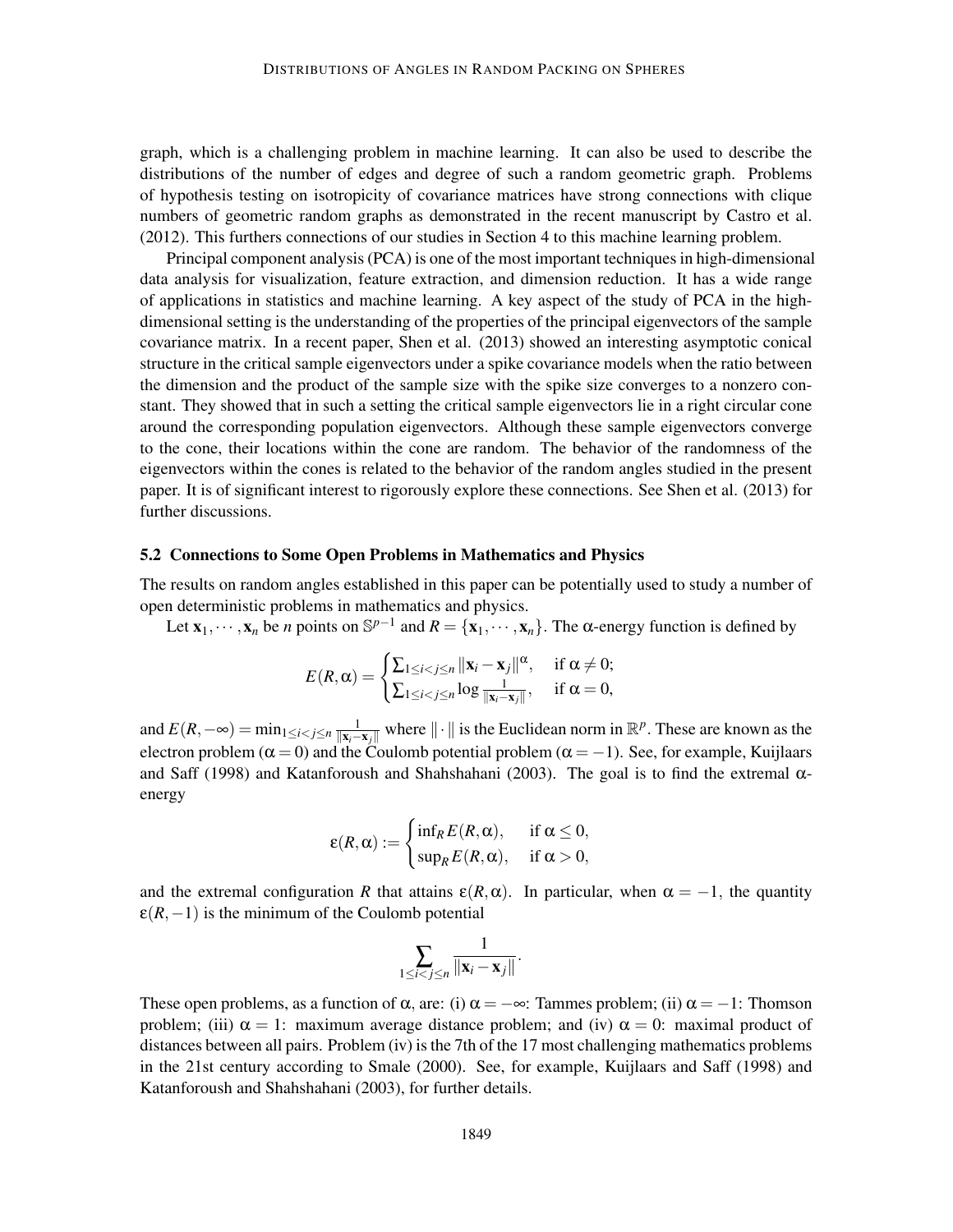The above problems can also be formulated through randomization. Suppose that  $X_1, \dots, X_n$ are i.i.d. uniform random vectors on  $\mathbb{S}^{p-1}$ . Suppose  $R = {\mathbf{x}_1, \dots, \mathbf{x}_n}$  achieves the infinimum or supremum in the definition of  $\varepsilon(R, \alpha)$ . Since  $P(\max_{1 \leq i \leq n} ||\mathbf{X}_i - \mathbf{x}_i|| < \varepsilon) > 0$  for any  $\varepsilon > 0$ , it is easy to see that  $\varepsilon(R,\alpha) = \text{ess}\cdot\inf(E(R,\alpha))$  for  $\alpha \leq 0$  and  $\varepsilon(R,\alpha) = \text{ess}\cdot\sup(E(R,\alpha))$  for  $\alpha > 0$  with  $R = \{X_1, \dots, X_n\}$ , where ess  $\cdot$  inf(*Z*) and ess  $\cdot$  sup(*Z*) are the essential infinimum and the essential maximum of random variable *Z*, respectively.

For the Tammes problem ( $\alpha = -\infty$ ), the extremal energy  $\varepsilon(R, -\infty)$  can be further studied through the random variable  $\Theta_{\text{max}}$ . Note that  $||\mathbf{x}_i - \mathbf{x}_j||^2 = 2(1 - \cos \theta_{ij})$ , where  $\theta_{ij}$  is the angle between vectors  $\overrightarrow{\mathbf{Ox}}_i$  and  $\overrightarrow{\mathbf{Ox}}_j$ . Then

$$
\frac{1}{2E(R, -\infty)^2} = \max_{\mathbf{x}_1, \cdots, \mathbf{x}_n \in \mathbb{S}^{p-1}} (1 - \cos \theta_{ij}) = 1 - \cos \tilde{\Theta}_{\text{max}},
$$

where  $\tilde{\Theta}_{\text{max}} = \max\{\theta_{ij}; 1 \le i < j \le n\}$ . Again, let  $\mathbf{X}_1, \dots, \mathbf{X}_n$  be i.i.d. random vectors with the uniform distribution on  $\mathbb{S}^{p-1}$ . Then, it is not difficult to see

$$
\frac{1}{2\epsilon(R, -\infty)^2} = \sup_R \frac{1}{2E(R, -\infty)^2} = \sup_R (1 - \cos \tilde{\Theta}_{\text{max}}) = 1 - \cos \Delta
$$

where  $\Delta := \text{ess} \cdot \text{sup}(\Theta_{\text{max}})$  is the essential upper bound of the random variable  $\Theta_{\text{max}}$  as defined in (4). Thus,

$$
\varepsilon(R, -\infty) = \frac{1}{\sqrt{2(1 - \cos \Delta)}}.
$$
\n(10)

The essential upper bound  $\Delta$  of the random variable  $\Theta_{\text{max}}$  can be approximated by random sampling of  $\Theta_{\text{max}}$ . So the approach outlined above provides a direct way for using a stochastic method to study these deterministic problems and establishes connections between the random angles and open problems mentioned above. See, for example, Katanforoush and Shahshahani (2003) for further comments on randomization. Recently, Armentano et al. (2011) studied this problem by taking  $x_i$ 's to be the roots of a special type of random polynomials. Taking independent and uniform samples  $X_1, \dots, X_n$  from the unit sphere  $\mathbb{S}^{p-1}$  to get (10) is simpler than using the roots of a random polynomials.

### 6. Proofs

We provide the proofs of the main results in this section.

#### 6.1 Technical Results

Recall that  $X_1, X_2, \cdots$  are random points independently chosen with the uniform distribution on  $\mathbb{S}^{p-1}$ , the unit sphere in  $\mathbb{R}^p$ , and  $\Theta_{ij}$  is the angle between  $\overrightarrow{OX}_i$  and  $\overrightarrow{OX}_j$  and  $\rho_{ij} = \cos \Theta_{ij}$  for any  $i \neq j$ . Of course,  $\Theta_{ij} \in [0, \pi]$  for all  $i \neq j$ . It is known that the distribution of  $(\mathbf{X}_1, \mathbf{X}_2, \dots)$  is the same as that of

$$
\Big(\frac{Y_1}{\|Y_1\|},\frac{Y_2}{\|Y_2\|},\cdots\Big)
$$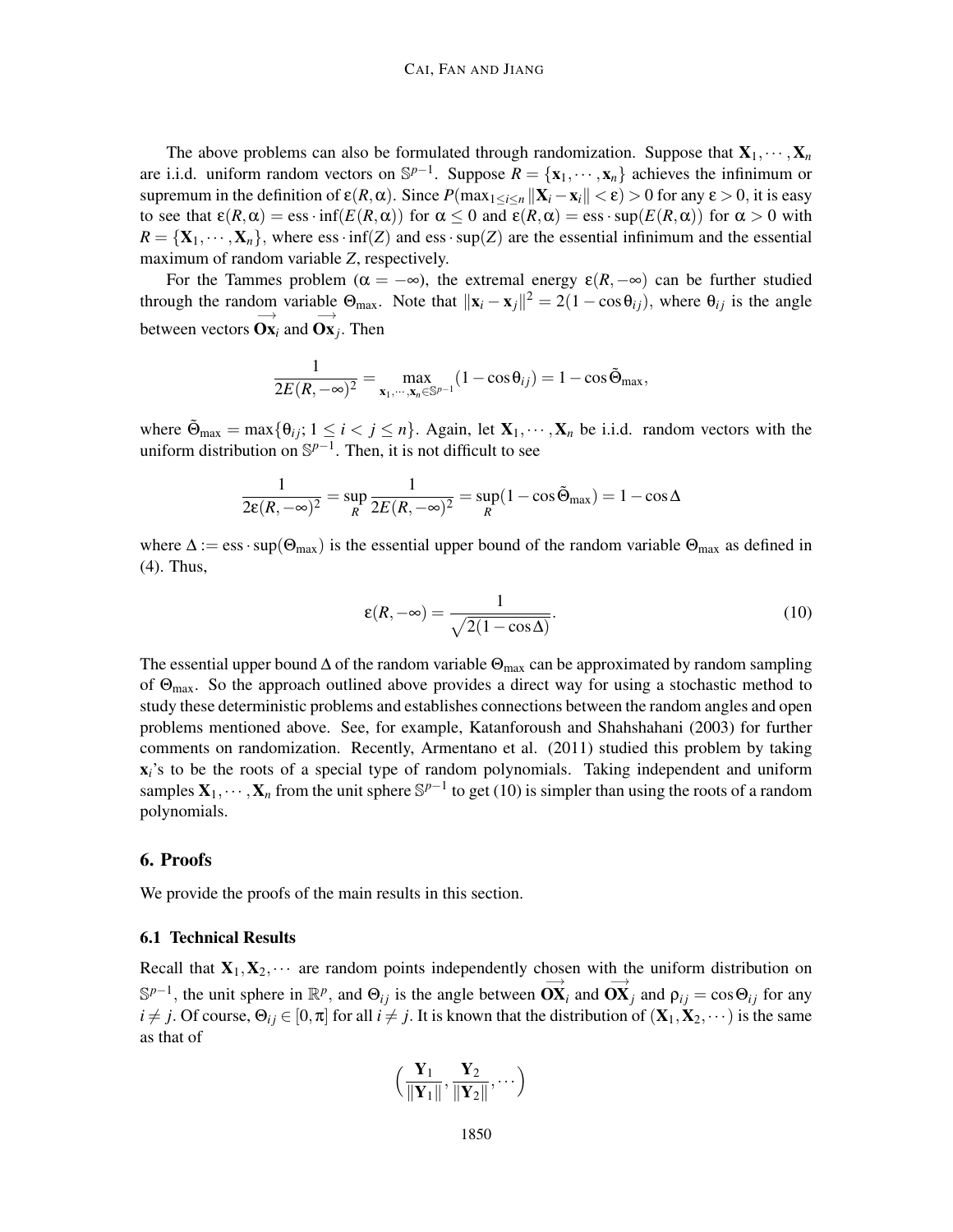where  ${Y_1, Y_2, \dots}$  are independent *p*-dimensional random vectors with the normal distribution  $N_p(\mathbf{0}, \mathbf{I}_p)$ , that is, the normal distribution with mean vector **0** and the covariance matrix equal to the  $p \times p$  identity matrix  $\mathbf{I}_p$ . Thus,

$$
\rho_{ij} = \cos \Theta_{ij} = \frac{\mathbf{Y}_i^T \mathbf{Y}_j}{\|\mathbf{Y}_i\| \cdot \|\mathbf{Y}_i\|}
$$

for all  $1 \le i \le j \le n$ . See, for example, the Discussions in Section 5 from Cai and Jiang (2012) for further details. Of course,  $\rho_{ii} = 1$  and  $|\rho_{ii}| \le 1$  for all *i*, *j*. Set

$$
M_n = \max_{1 \le i < j \le n} \rho_{ij} = \cos \Theta_{\min}.\tag{11}
$$

**Lemma 11** *((22) in Lemma 4.2 from Cai and Jiang (2012)) Let*  $p \geq 2$ *. Then*  $\{p_{ij}; 1 \leq i < j \leq n\}$ *are pairwise independent and identically distributed with density function*

$$
g(\rho) = \frac{1}{\sqrt{\pi}} \frac{\Gamma(\frac{p}{2})}{\Gamma(\frac{p-1}{2})} \cdot (1 - \rho^2)^{\frac{p-3}{2}}, \quad |\rho| < 1.
$$
 (12)

Notice  $y = \cos x$  is a strictly decreasing function on  $[0, \pi]$ , hence  $\Theta_{ij} = \cos^{-1} \rho_{ij}$ . A direct computation shows that Lemma 11 is equivalent to the following lemma.

#### **Lemma 12** *Let*  $p \geq 2$ *. Then,*

*(i)*  $\{\Theta_{ij}; 1 \leq i < j \leq n\}$  are pairwise independent and identically distributed with density func*tion*

$$
h(\theta) = \frac{1}{\sqrt{\pi}} \frac{\Gamma(\frac{p}{2})}{\Gamma(\frac{p-1}{2})} \cdot (\sin \theta)^{p-2}, \quad \theta \in [0, \pi].
$$
 (13)

*(ii) If "* $\Theta_{ij}$ " *in (i) is replaced by "* $\pi - \Theta_{ij}$ ", *the conclusion in (i) still holds.* 

Let *I* be a finite set, and for each  $\alpha \in I$ ,  $X_{\alpha}$  be a Bernoulli random variable with  $p_{\alpha} = P(X_{\alpha} = I)$ 1) = 1 − *P*( $X_\alpha = 0$ ) > 0. Set  $W = \sum_{\alpha \in I} X_\alpha$  and  $\lambda = EW = \sum_{\alpha \in I} p_\alpha$ . For each  $\alpha \in I$ , suppose we have chosen  $B_\alpha \subset I$  with  $\alpha \in B_\alpha$ . Define

$$
b_1 = \sum_{\alpha \in I} \sum_{\beta \in B_{\alpha}} p_{\alpha} p_{\beta} \text{ and } b_2 = \sum_{\alpha \in I} \sum_{\alpha \neq \beta \in B_{\alpha}} P(X_{\alpha} = 1, X_{\beta} = 1).
$$

**Lemma 13** *(Theorem 1 from Arratia et al. (1989)) For each*  $\alpha \in I$ *, assume*  $X_{\alpha}$  *is independent of*  $\{X_{\beta}; \beta \in I - B_{\alpha}\}\$ . Then  $\left|P(X_{\alpha} = 0 \text{ for all } \alpha \in I) - e^{-\lambda}\right| \leq b_1 + b_2$ .

The following is essentially a special case of Lemma 13.

**Lemma 14** Let *I* be an index set and  $\{B_\alpha, \alpha \in I\}$  be a set of subsets of *I*, that is,  $B_\alpha \subset I$  for each  $\alpha \in I$ . Let also  $\{\eta_\alpha, \alpha \in I\}$  be random variables. For a given  $t \in \mathbb{R}$ , set  $\lambda = \sum_{\alpha \in I} P(\eta_\alpha > t)$ . Then

$$
|P(\max_{\alpha \in I} \eta_{\alpha} \leq t) - e^{-\lambda}| \leq (1 \wedge \lambda^{-1})(b_1 + b_2 + b_3)
$$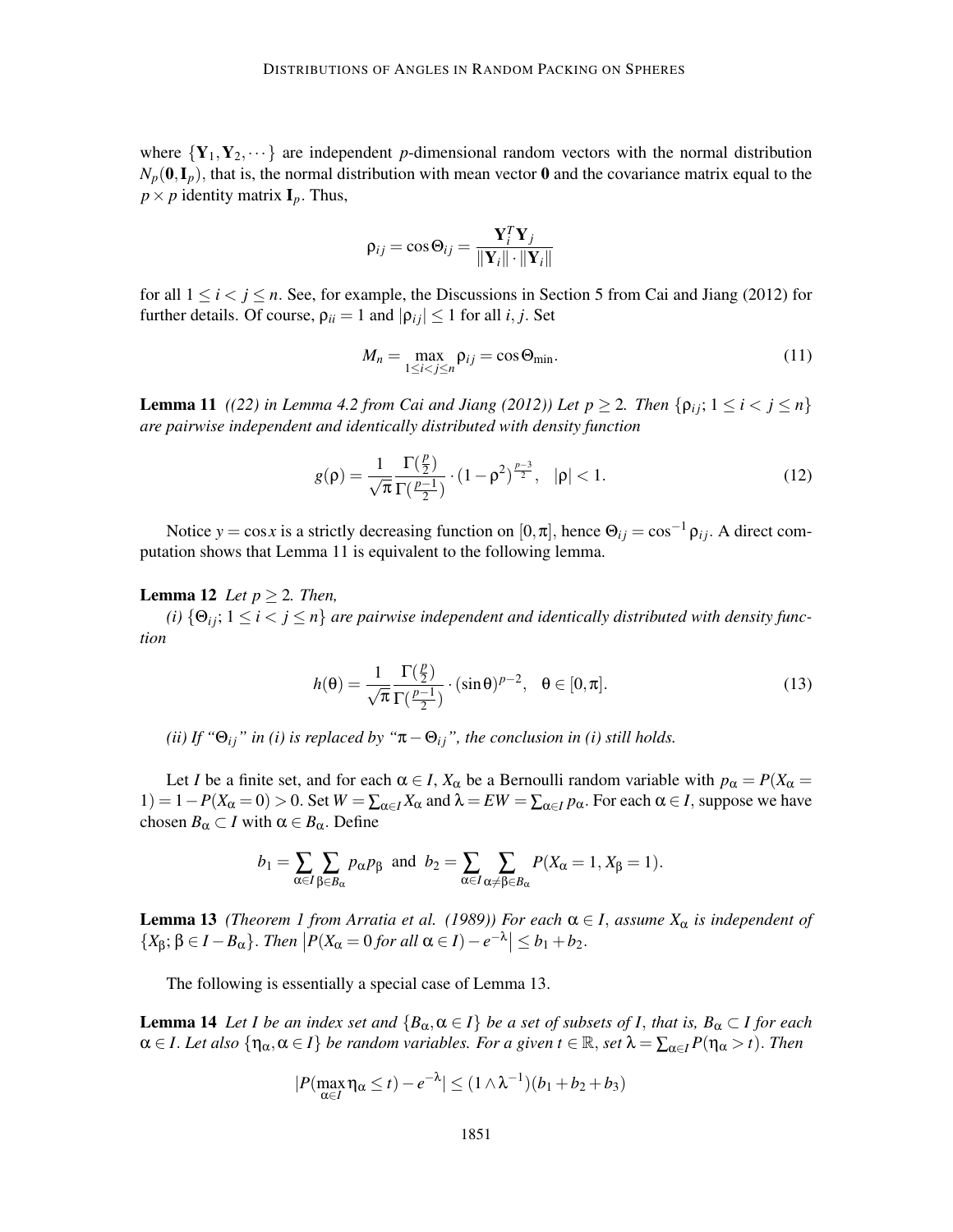*where*

$$
b_1 = \sum_{\alpha \in I} \sum_{\beta \in B_{\alpha}} P(\eta_{\alpha} > t) P(\eta_{\beta} > t), b_2 = \sum_{\alpha \in I} \sum_{\alpha \neq \beta \in B_{\alpha}} P(\eta_{\alpha} > t, \eta_{\beta} > t),
$$
  

$$
b_3 = \sum_{\alpha \in I} E|P(\eta_{\alpha} > t | \sigma(\eta_{\beta}, \beta \notin B_{\alpha})) - P(\eta_{\alpha} > t)|,
$$

*and*  $\sigma(\eta_\beta, \beta \notin B_\alpha)$  *is the*  $\sigma$ *-algebra generated by*  $\{\eta_\beta, \beta \notin B_\alpha\}$ *. In particular, if*  $\eta_\alpha$  *is independent of*  ${\eta_{\beta}, \beta \notin B_{\alpha}}$ *for each*  $\alpha$ *, then*  $b_3 = 0$ .

**Lemma 15** *Let*  $p = p_n \geq 2$ *. Recall*  $M_n$  *as in (11). For*  $\{t_n \in [0,1]; n \geq 2\}$ *, set* 

$$
h_n = \frac{n^2 p^{1/2}}{\sqrt{2\pi}} \int_{t_n}^1 (1 - x^2)^{\frac{p-3}{2}} dx.
$$

*If*  $\lim_{n\to\infty} p_n = \infty$  and  $\lim_{n\to\infty} h_n = \lambda \in [0,\infty)$ , then  $\lim_{n\to\infty} P(M_n \le t_n) = e^{-\lambda/2}$ .

**Proof.** For brevity of notation, we sometimes write  $t = t_n$  if there is no confusion. First, take  $I = \{(i, j); 1 \le i < j \le n\}$ . For  $u = (i, j) \in I$ , set  $B_u = \{(k, l) \in I$ ; one of k and  $l = i$  or j, but  $(k, l) \ne$  $u$ ,  $\eta_u = \rho_{ij}$  and  $A_u = A_{ij} = {\rho_{ij} > t}$ . By the i.i.d. assumption on  $X_1, \dots, X_n$  and Lemma 14,

$$
|P(M_n \le t) - e^{-\lambda_n}| \le b_{1,n} + b_{2,n}
$$
\n(14)

where

$$
\lambda_n = \frac{n(n-1)}{2} P(A_{12})
$$
\n(15)

and

$$
b_{1,n} \le 2n^3 P(A_{12})^2
$$
 and  $b_{2,n} \le 2n^3 P(A_{12}A_{13})$ .

By Lemma 11,  $A_{12}$  and  $A_{13}$  are independent events with the same probability. Thus, from (15),

$$
b_{1,n} \vee b_{2,n} \le 2n^3 P(A_{12})^2 \le \frac{8n\lambda_n^2}{(n-1)^2} \le \frac{32\lambda_n^2}{n}
$$
 (16)

for all  $n \ge 2$ . Now we compute  $P(A_{12})$ . In fact, by Lemma 11 again,

$$
P(A_{12}) = \int_t^1 g(x) dx = \frac{1}{\sqrt{\pi}} \frac{\Gamma(\frac{p}{2})}{\Gamma(\frac{p-1}{2})} \int_t^1 (1-x^2)^{\frac{p-3}{2}} dx.
$$

Recalling the Stirling formula (see, for example, p.368 from Gamelin (2001) or (37) on p.204 from Ahlfors (1979)):

$$
\log \Gamma(z) = z \log z - z - \frac{1}{2} \log z + \log \sqrt{2\pi} + O\left(\frac{1}{x}\right)
$$

as  $x = \text{Re}(z) \rightarrow \infty$ , it is easy to verify that

$$
\frac{\Gamma(\frac{p}{2})}{\Gamma(\frac{p-1}{2})} \sim \sqrt{\frac{p}{2}}\tag{17}
$$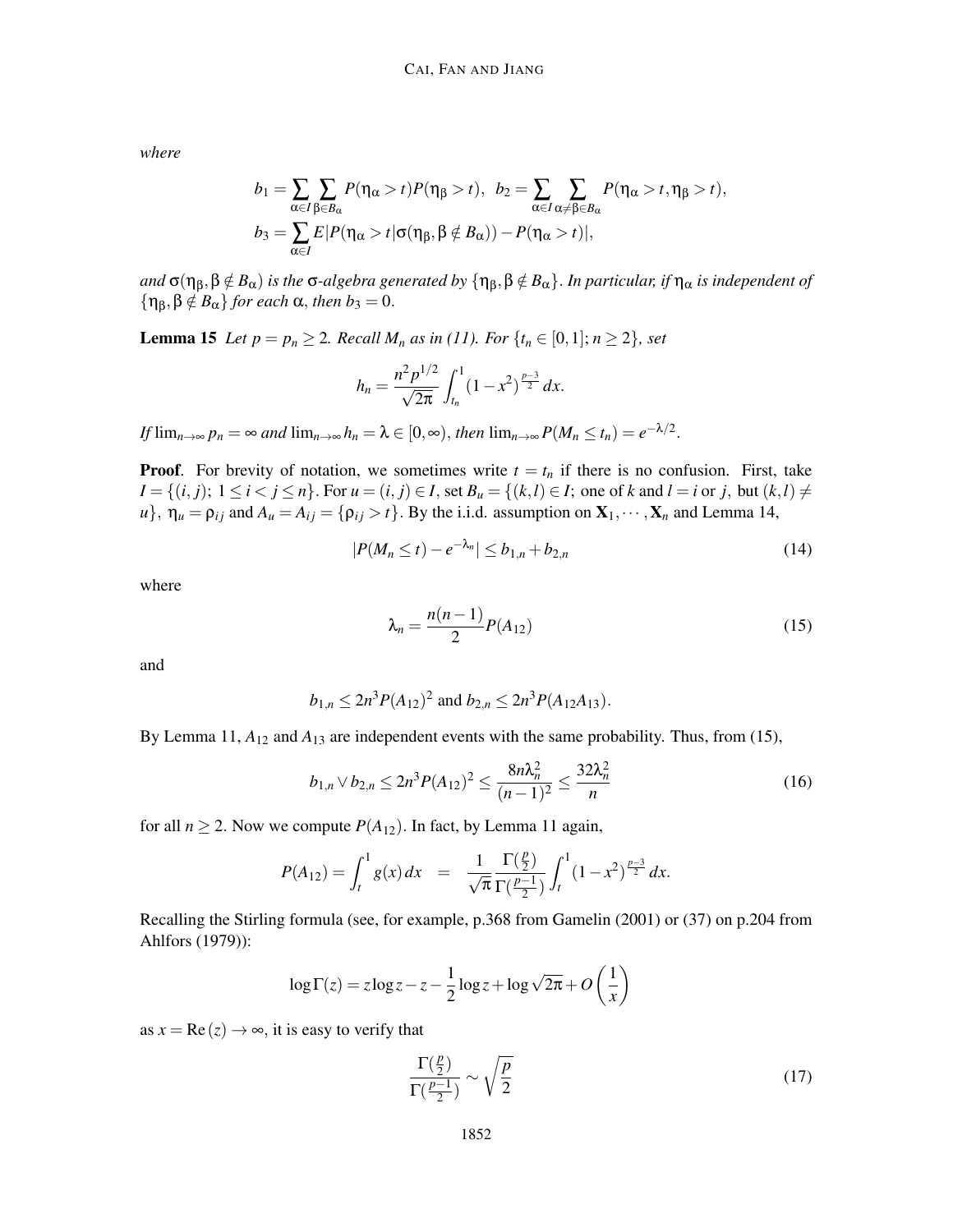as  $p \rightarrow \infty$ . Thus,

$$
P(A_{12}) \sim \frac{p^{1/2}}{\sqrt{2\pi}} \int_{t}^{1} (1 - x^{2})^{\frac{p-3}{2}} dx
$$

as  $n \to \infty$ . From (15), we know

$$
\lambda_n \sim \frac{p^{1/2}n^2}{2\sqrt{2\pi}} \int_t^1 (1-x^2)^{\frac{p-3}{2}} dx = \frac{h_n}{2}
$$

as  $n \to \infty$ . Finally, by (14) and (16), we know

$$
\lim_{n\to\infty} P(M_n\leq t)=e^{-\lambda/2} \text{ if } \lim_{n\to\infty} h_n=\lambda\in[0,\infty).
$$

#### 6.2 Proofs of Main Results in Section 2

**Lemma 16** Let  $X_1, X_2, \cdots$  be independent random points with the uniform distribution on the unit sphere in  $\mathbb{R}^p$ .

*(i) Let p be fixed and µ be the probability measure with the density h*( $\theta$ ) *as in* (5). Then, with *probability one,*  $\mu_n$  *in (1) converges weakly to*  $\mu$  *as*  $n \rightarrow \infty$ *.* 

*(ii) Let p* = *p<sub>n</sub>* and  $\{\varphi_n(\theta); n \geq 1\}$  *be a sequence of functions defined on*  $[0, \pi]$ . *If*  $\varphi_n(\Theta_{12})$ *converges weakly to a probability measure*  $\nu$  *as n*  $\rightarrow \infty$ *, then, with probability one,* 

$$
\mathsf{v}_n := \frac{1}{\binom{n}{2}} \sum_{1 \le i < j \le n} \delta_{\varphi_n(\Theta_{ij})} \tag{18}
$$

*converges weakly to*  $\nu$  *as*  $n \rightarrow \infty$ *.* 

**Proof.** First, we claim that, for any bounded and continuous function  $u(x)$  defined on  $\mathbb{R}$ ,

$$
\frac{1}{\binom{n}{2}} \sum_{1 \leq i < j \leq n} \left[ u(\varphi_n(\Theta_{ij})) - Eu(\varphi_n(\Theta_{ij})) \right] \to 0 \ \ a.s. \tag{19}
$$

as  $n \to \infty$  regardless p is fixed as in (i) or  $p = p_n$  as in (ii) in the statement of the lemma. For convenience, write  $u_n(\theta) = u(\varphi_n(\theta))$ . Then  $u_n(\theta)$  is a bounded function with  $M := \sup_{\theta \in [0,\pi]} |u_n(\theta)| < \infty$ . By the Markov inequality

$$
P\Big(\Big|\sum_{1\leq i  

$$
\leq \frac{1}{\binom{n}{2}^2 \varepsilon^2} E\Big|\sum_{1\leq i
$$
$$

for any  $\varepsilon > 0$ . From (i) of Lemma 12,  $\{\Theta_{ij}; 1 \le i < j \le n\}$  are pairwise independent with the common distribution, the last expectation is therefore equal to  $\binom{n}{2}$  $\lim_{n=2}^{\infty}$  Var $(u_n(\Theta_{12})) \leq {n \choose 2}$  $\binom{n}{2}M^2$ . This says that, for any  $\varepsilon > 0$ ,

$$
P\Big(\Big|\sum_{1\leq i
$$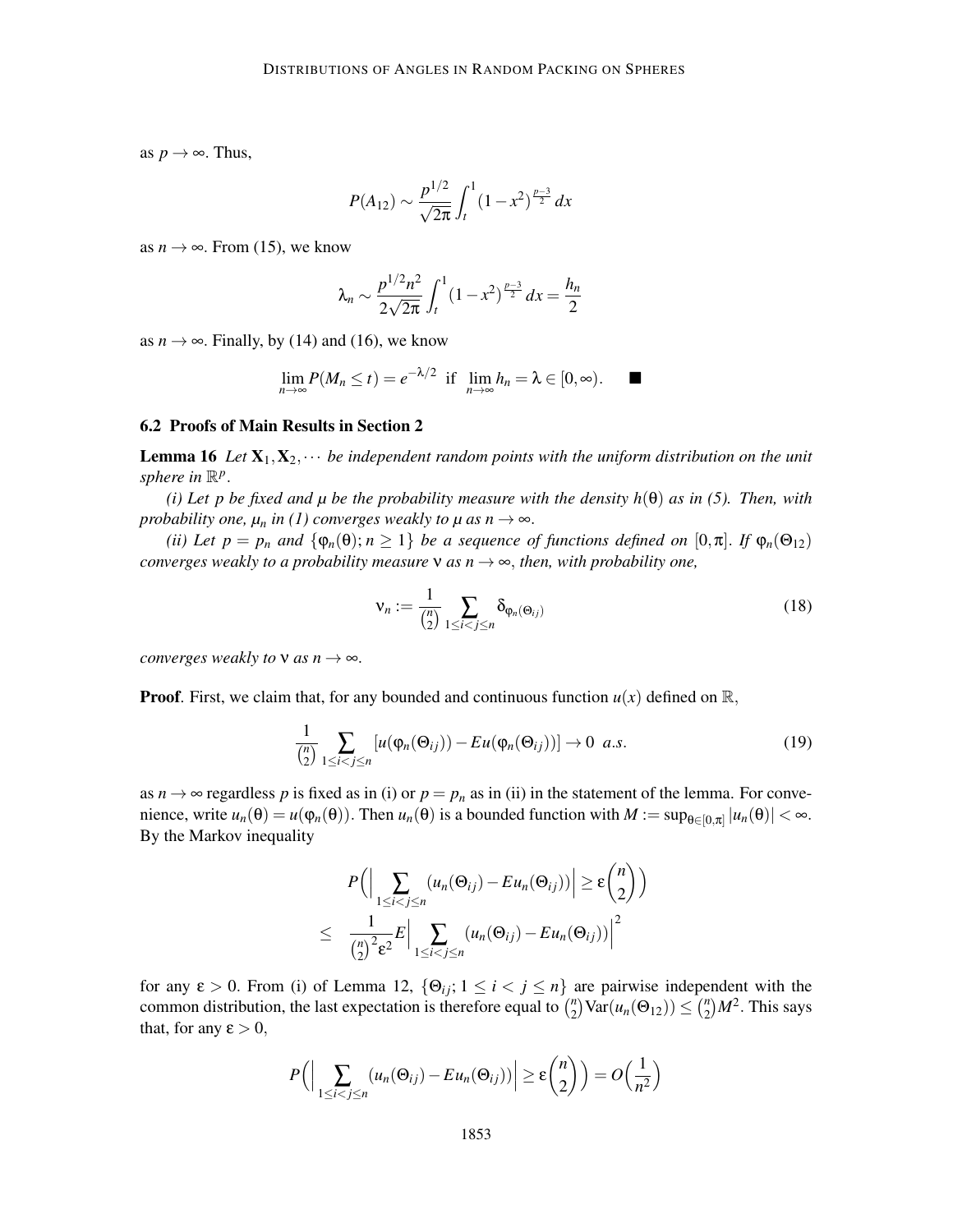as  $n \to \infty$ . Note that the sum of the right hand side over all  $n \ge 2$  is finite. By the Borel-Cantelli lemma, we conclude (19).

(i) Take  $\varphi_n(\theta) = \theta$  for  $\theta \in \mathbb{R}$  in (19) to get that

$$
\frac{1}{\binom{n}{2}}\sum_{1\leq i
$$

as  $n \to \infty$ , where  $u(\theta)$  is any bounded continuous function on  $[0, \pi]$  and  $h(\theta)$  is as in (5). This leads to that, with probability one,  $\mu_n$  in (1) converges weakly to  $\mu$  as  $n \to \infty$ .

(ii) Since  $\varphi_n(\Theta_{12})$  converges weakly to v as  $n \to \infty$ , we know that, for any bounded continuous function  $u(x)$  defined on  $\mathbb{R}$ ,  $Eu(\varphi_n(\Theta_{12})) \to \int_{-\infty}^{\infty} u(x) d\nu(x)$  as  $n \to \infty$ . By (i) of Lemma 12,  $Eu(\varphi_n(\Theta_{ij})) = Eu(\varphi_n(\Theta_{12}))$  for all  $1 \leq i < j \leq n$ . This and (19) yield

$$
\frac{1}{\binom{n}{2}}\sum_{1\leq i
$$

as  $n \to \infty$ . Reviewing the definition of  $v_n$  in (18), the above asserts that, with probability one,  $v_n$ converges weakly to  $v$  as  $n \to \infty$ .  $\blacksquare$ 

Proof of Theorem 1. This is a direct consequence of (i) of Lemma 16.

Recall  $X_1, \dots, X_n$  are random points independently chosen with the uniform distribution on  $\mathbb{S}^{p-1}$ , the unit sphere in  $\mathbb{R}^p$ , and  $\Theta_{ij}$  is the angle between  $\overrightarrow{OX}_i$  and  $\overrightarrow{OX}_j$  and  $\rho_{ij} = \cos \Theta_{ij}$  for all  $1 \le i, j \le n$ . Of course,  $\rho_{ii} = 1$  and  $|\rho_{ii}| \le 1$  for all  $1 \le i \ne j \le n$ . Review (11) to have

$$
M_n=\max_{1\leq i
$$

To prove Theorem 2, we need the following result.

**Proposition 17** *Fix p*  $\geq$  2. *Then*  $n^{4/(p-1)}(1-M_n)$  *converges to the distribution function* 

$$
F_1(x) = 1 - \exp\{-K_1 x^{(p-1)/2}\}, \ \ x \ge 0,
$$

*in distribution as n*  $\rightarrow \infty$ *, where* 

$$
K_1 = \frac{2^{(p-5)/2}}{\sqrt{\pi}} \frac{\Gamma(\frac{p}{2})}{\Gamma(\frac{p+1}{2})}.
$$
\n(20)

**Proof.** Set  $t = t_n = 1 - xn^{-4/(p-1)}$  for  $x \ge 0$ . Then

$$
t \to 1
$$
 and  $t^2 = 1 - \frac{2x}{n^{4/(p-1)}} + O\left(\frac{1}{n^{8/(p-1)}}\right)$  (21)

as  $n \rightarrow \infty$ . Notice

$$
P(n^{4/(p-1)}(1-M_n)t)=1-P(M_n\leq t).
$$

Thus, to prove the theorem, since  $F_1(x)$  is continuous, it is enough to show that

$$
P(M_n \le t) \to e^{-K_1 x^{(p-1)/2}} \tag{22}
$$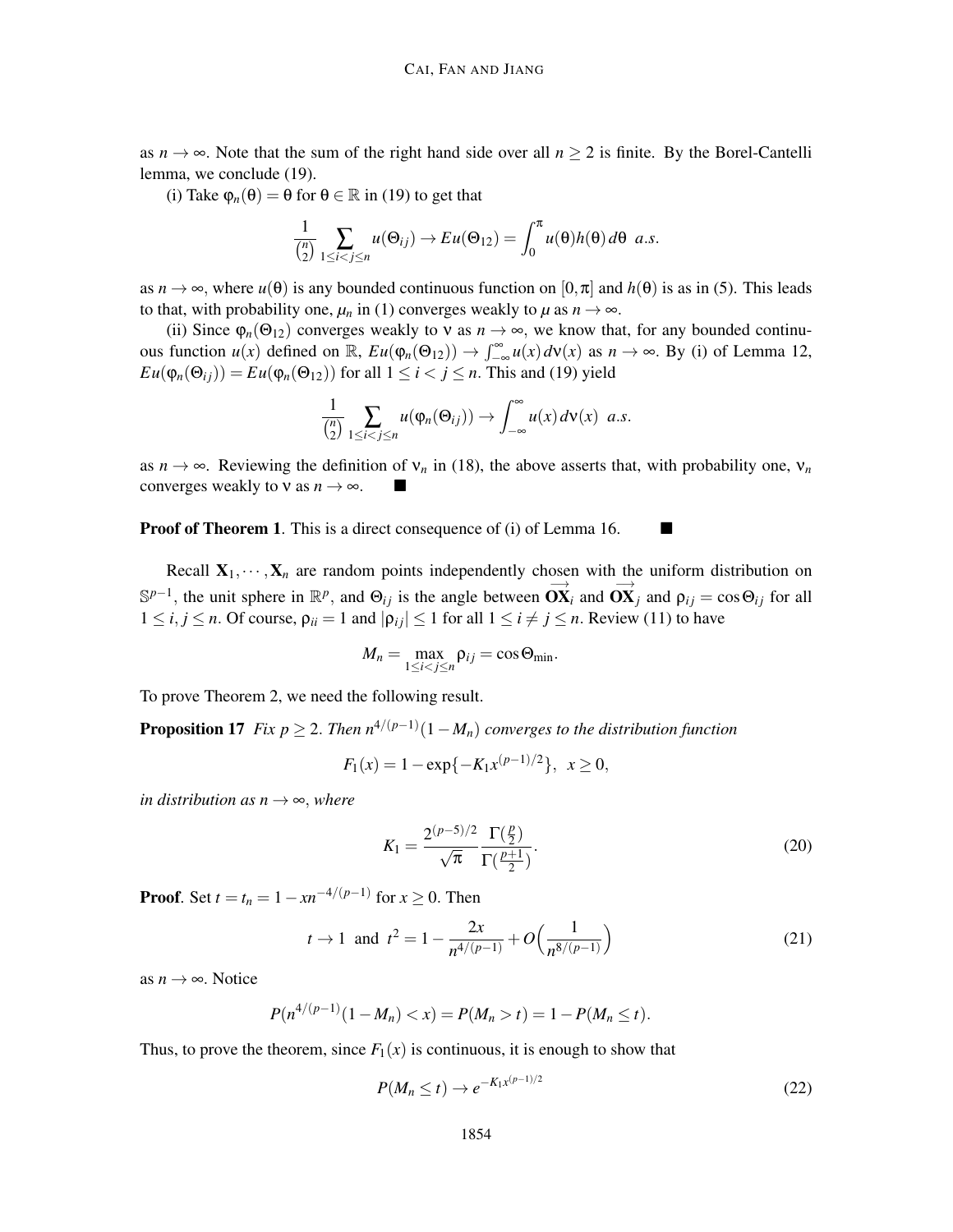as  $n \to \infty$ , where  $K_1$  is as in (20).

Now, take  $I = \{(i, j); 1 \le i < j \le n\}$ . For  $u = (i, j) \in I$ , set  $B_u = \{(k, l) \in I$ ; one of k and  $l =$ *i* or *j*, but  $(k, l) \neq u$ ,  $\eta_u = \rho_{ij}$  and  $A_u = A_{ij} = {\rho_{ij} > t}$ . By the i.i.d. assumption on  $X_1, \dots, X_n$ and Lemma 14,

$$
|P(M_n \le t) - e^{-\lambda_n}| \le b_{1,n} + b_{2,n}
$$
\n(23)

where

$$
\lambda_n = \frac{n(n-1)}{2} P(A_{12})
$$
\n(24)

and

$$
b_{1,n} \le 2n^3 P(A_{12})^2
$$
 and  $b_{2,n} \le 2n^3 P(A_{12}A_{13}).$ 

By Lemma 11, *A*<sup>12</sup> and *A*<sup>13</sup> are independent events with the same probability. Thus, from (24),

$$
b_{1,n} \vee b_{2,n} \le 2n^3 P(A_{12})^2 \le \frac{8n\lambda_n^2}{(n-1)^2} \le \frac{32\lambda_n^2}{n}
$$
 (25)

for all  $n \ge 2$ . Now we evaluate  $P(A_{12})$ . In fact, by Lemma 11 again,

$$
P(A_{12}) = \int_t^1 g(x) dx = \frac{1}{\sqrt{\pi}} \frac{\Gamma(\frac{p}{2})}{\Gamma(\frac{p-1}{2})} \int_t^1 (1-x^2)^{\frac{p-3}{2}} dx.
$$

Set  $m = \frac{p-3}{2} \ge -\frac{1}{2}$ . We claim

$$
\int_{t}^{1} (1 - x^{2})^{m} dx \sim \frac{1}{2m + 2} (1 - t^{2})^{m+1}
$$
 (26)

as  $n \to \infty$ . In fact, set  $s = x^2$ . Then  $x = \sqrt{s}$  and  $dx = \frac{1}{2\sqrt{s}}$  $\frac{1}{2\sqrt{s}}$ *ds*. It follows that

$$
\int_{t}^{1} (1 - x^{2})^{m} dx = \int_{t^{2}}^{1} \frac{1}{2\sqrt{s}} (1 - s)^{m} ds
$$

$$
\sim \frac{1}{2} \int_{t^{2}}^{1} (1 - s)^{m} ds = \frac{1}{2m + 2} (1 - t^{2})^{m+1}
$$

as  $n \to \infty$ , where the fact  $\lim_{n \to \infty} t = \lim_{n \to \infty} t_n = 1$  stated in (21) is used in the second step to replace 1  $\frac{1}{2\sqrt{s}}$  by  $\frac{1}{2}$ . So the claim (26) follows.

Now, we know from (24) that

$$
\lambda_n \sim \frac{n^2}{2\sqrt{\pi}} \frac{\Gamma(\frac{p}{2})}{\Gamma(\frac{p-1}{2})} \int_t^1 (1-x^2)^{\frac{p-3}{2}} dx \sim \frac{n^2}{2\sqrt{\pi}} \frac{\Gamma(\frac{p}{2})}{(p-1)\Gamma(\frac{p-1}{2})} (1-t^2)^{(p-1)/2}
$$

$$
= \frac{1}{4\sqrt{\pi}} \frac{\Gamma(\frac{p}{2})}{\Gamma(\frac{p+1}{2})} \left( n^{4/(p-1)} (1-t^2) \right)^{(p-1)/2}
$$

as  $n \to \infty$ , where (26) is used in the second step and the fact  $\Gamma(x+1) = x\Gamma(x)$  is used in the last step. By (21),

$$
n^{4/(p-1)}(1-t^2) = 2x + O\left(\frac{1}{n^{4/(p-1)}}\right)
$$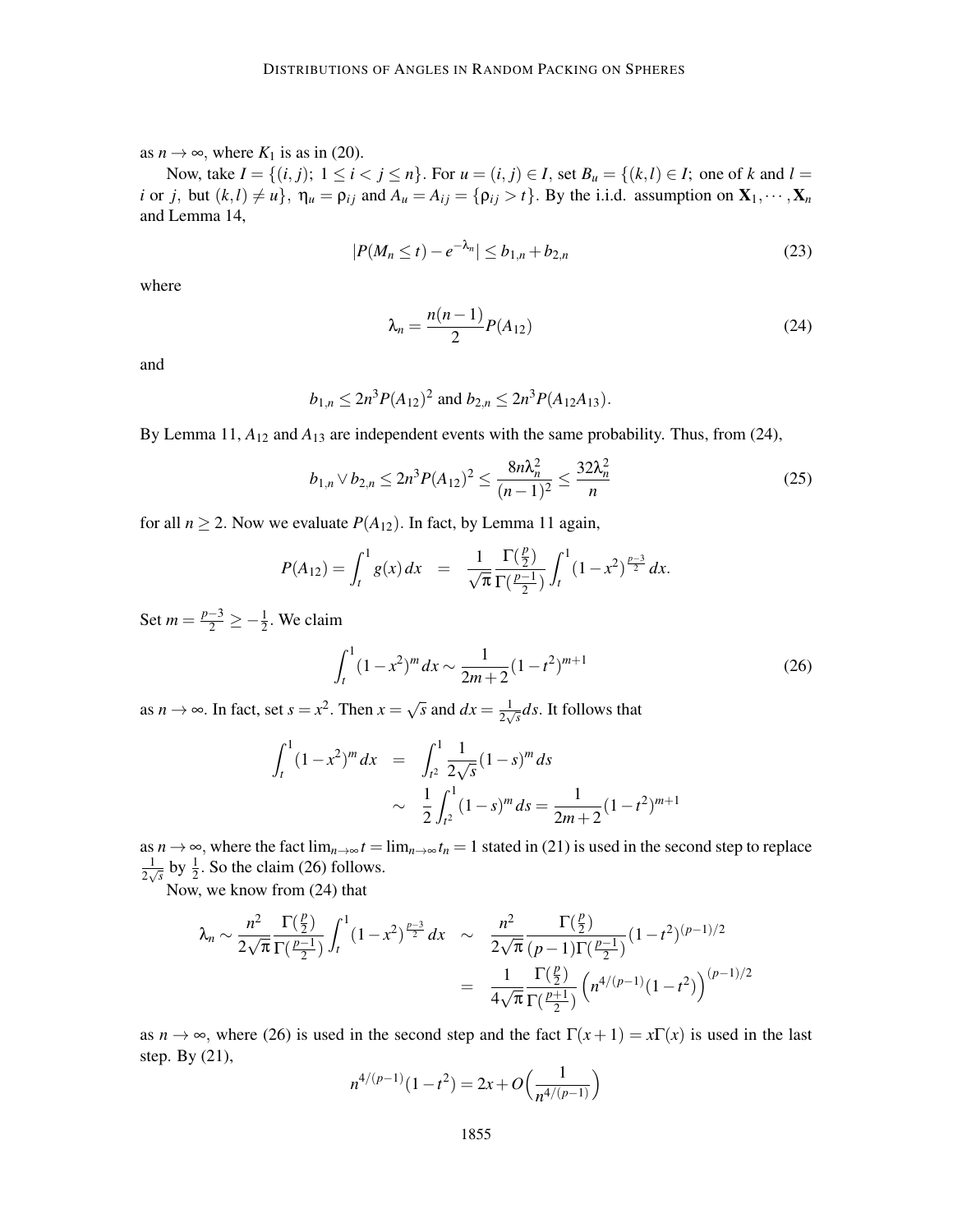as  $n \rightarrow \infty$ . Therefore,

$$
\lambda_n \to \frac{2^{(p-5)/2}}{\sqrt{\pi}} \frac{\Gamma(\frac{p}{2})}{\Gamma(\frac{p+1}{2})} x^{(p-1)/2} = K_1 x^{(p-1)/2}
$$

as  $n \to \infty$ . Finally, by (23) and (25), we know

$$
\lim_{n\to\infty}P(M_n\leq t)=e^{-K_1x^{(p-1)/2}}.
$$

This concludes  $(22)$ .

**Proof of Theorem 2.** First, since  $M_n = \cos \Theta_{\text{min}}$  by (3), then use the identity  $1 - \cos h = 2 \sin^2 \frac{h}{2}$  for all  $h \in \mathbb{R}$  to have

$$
n^{4/(p-1)}(1-M_n) = 2n^{4/(p-1)}\sin^2\frac{\Theta_{\min}}{2}.\tag{27}
$$

By Proposition 17 and the Slusky lemma,  $\sin \frac{\Theta_{\min}}{2} \to 0$  in probability as  $n \to \infty$ . Noticing  $0 \le \Theta_{\min} \le$  $\pi$ , we then have  $\Theta_{\min} \to 0$  in probability as  $n \to \infty$ . From (27) and the fact that  $\lim_{x\to 0} \frac{\sin x}{x} = 1$  we obtain

$$
\frac{n^{4/(p-1)}(1-M_n)}{\frac{1}{2}n^{4/(p-1)}\Theta_{\min}^2} \to 1
$$

in probability as  $n \to \infty$ . By Proposition 17 and the Slusky lemma again,  $\frac{1}{2}n^{4/(p-1)}\Theta_{\min}^2$  converges in distribution to  $F_1(x)$  as in Proposition 17. Second, for any  $x > 0$ ,

$$
P(n^{2/(p-1)}\Theta_{\min} \le x) = P\left(\frac{1}{2}n^{4/(p-1)}\Theta_{\min}^2 \le \frac{x^2}{2}\right)
$$
  

$$
\to 1 - \exp\{-K_1(x^2/2)^{(p-1)/2}\} = 1 - \exp\{-Kx^{p-1}\}
$$
(28)

as  $n \rightarrow \infty$ , where

$$
K = 2^{(1-p)/2} K_1 = \frac{1}{4\sqrt{\pi}} \frac{\Gamma(\frac{p}{2})}{\Gamma(\frac{p+1}{2})}.
$$
 (29)

Now we prove

$$
n^{2/(p-1)}(\pi - \Theta_{\text{max}}) \text{ converges weakly to } F(x) \text{ as } n \to \infty.
$$
 (30)

In fact, recalling the proof of the above and that of Proposition 17, we only use the following properties about  $\rho_{ij}$  :

(i)  $\{\rho_{ij}; 1 \le i < j \le n\}$  are pairwise independent.

(ii)  $\rho_{ij}$  has density function  $g(\rho)$  given in (12) for all  $1 \le i < j \le n$ .

(iii) For each  $1 \le i < j \le n$ ,  $\rho_{ij}$  is independent of  $\{\rho_{kl}; 1 \le k < l \le n; \{k, l\} \cap \{i, j\} = \emptyset\}$ .

By using Lemmas 11 and 12 and the remark between them, we see that the above three properties are equivalent to

(a)  $\{\Theta_{ij}; 1 \le i < j \le n\}$  are pairwise independent.

(b)  $\Theta_{ij}$  has density function  $h(\theta)$  given in (13) for all  $1 \le i < j \le n$ .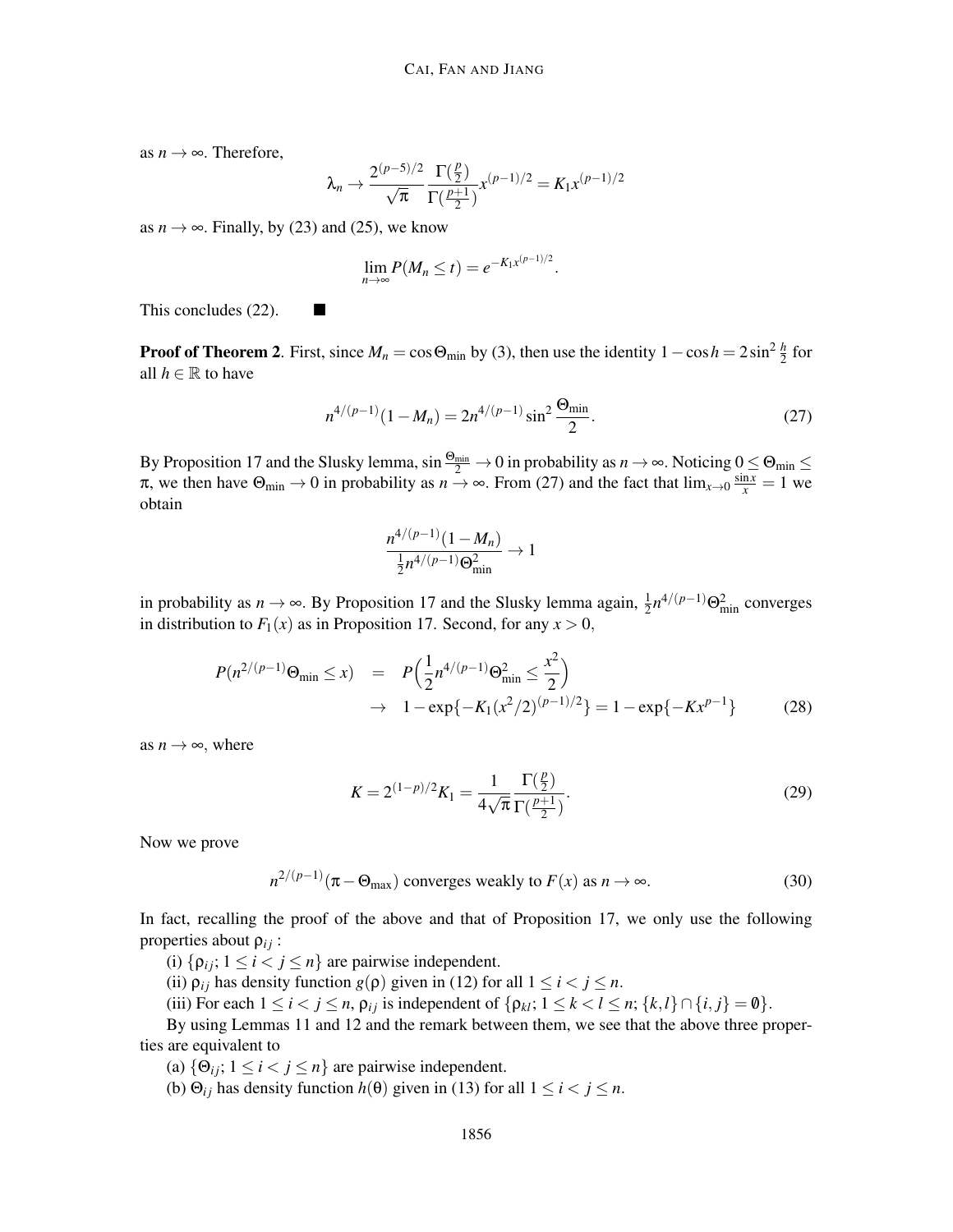(c) For each  $1 \le i < j \le n$ ,  $\Theta_{ij}$  is independent of  $\{\Theta_{kl}; 1 \le k < l \le n; \{k, l\} \cap \{i, j\} = \emptyset\}$ .

It is easy to see from (ii) of lemma 12 that the above three properties are equivalent to the corresponding (a), (b) and (c) when " $\Theta_{ij}$ " is replaced by " $\pi - \Theta_{ij}$ " and " $\Theta_{kl}$ " is replaced by " $\pi \Theta_{kl}$ ." Also, it is key to observe that  $\min\{\pi-\Theta_{ij}; 1 \le i < j \le n\} = \pi-\Theta_{\max}$ . We then deduce from (28) that

$$
P(n^{2/(p-1)}(\pi - \Theta_{\text{max}}) \le x) \to 1 - \exp\{-Kx^{p-1}\}\tag{31}
$$

as  $n \to \infty$ , where *K* is as in (29).

Proof of Theorem 3. We will prove the following:

$$
\lim_{n \to \infty} P(n^{2/(p-1)} \Theta_{\min} \ge x, n^{2/(p-1)} (\pi - \Theta_{\max}) \ge y) = e^{-K(x^{p-1} + y^{p-1})}
$$
(32)

for any  $x \ge 0$  and  $y \ge 0$ , where K is as in (9). Note that the right hand side in (32) is identical to  $P(X \ge x, Y \ge y)$ , where *X* and *Y* are as in the statement of Theorem 3. If (32) holds, by the fact that  $\Theta_{\text{min}}, \Theta_{\text{max}}, X, Y$  are continuous random variables and by Theorem 2 we know that  $Q_n := \left( (n^{2/(p-1)} \Theta_{\min}, n^{2/(p-1)} (\pi - \Theta_{\max}) \right) \in \mathbb{R}^2$  for  $n \ge 2$  is a tight sequence. By the standard subsequence argument, we obtain that  $Q_n$  converges weakly to the distribution of  $(X, Y)$  as  $n \to \infty$ . Applying the map  $h(x, y) = x - y$  with  $x, y \in \mathbb{R}$  to the sequence  $\{Q_n; n \ge 2\}$  and its limit, the desired conclusion then follows from the continuous mapping theorem on the weak convergence of probability measures.

We now prove (32). Set  $t_x = n^{-2/(p-1)}x$  and  $t_y = \pi - n^{-2/(p-1)}y$ . Without loss of generality, we assume  $0 \le t_x < t_y < \infty$  for all  $n \ge 2$ . Then

$$
P(n^{2/(p-1)}\Theta_{\min} \ge x, n^{2/(p-1)}(\pi - \Theta_{\max}) \ge y)
$$
  
= 
$$
P(t_x \le \Theta_{ij} \le t_y \text{ for all } 1 \le i < j \le n)
$$
  
= 
$$
P(X_u = 0 \text{ for all } u \in I)
$$
 (33)

where  $I := \{(i, j); 1 \le i < j \le n\}$  and

$$
X_u := \begin{cases} 1, & \text{if } \Theta_u \notin [t_x, t_y]; \\ 0, & \text{if } \Theta_u \in [t_x, t_y]. \end{cases}
$$

For  $u = (i, j) \in I$ , set  $B_u = \{(k, l) \in I$ ; one of k and  $l = i$  or *j*, but  $(k, l) \neq u\}$ . By the i.i.d. assumption on  $X_1, \dots, X_n$  and Lemma 13

$$
|P(X_u = 0 \text{ for all } u \in I) - e^{-\lambda_n}| \le b_{1,n} + b_{2,n}
$$
 (34)

where

$$
\lambda_n = \frac{n(n-1)}{2} P(A_{12}) \text{ and } A_{12} = \{ \Theta_{12} \notin [t_x, t_y] \}
$$
\n(35)

and

$$
b_{1,n} \le 2n^3 P(A_{12})^2 \text{ and } b_{2,n} \le 2n^3 P(A_{12}A_{13}) = 2n^3 P(A_{12})^2 \tag{36}
$$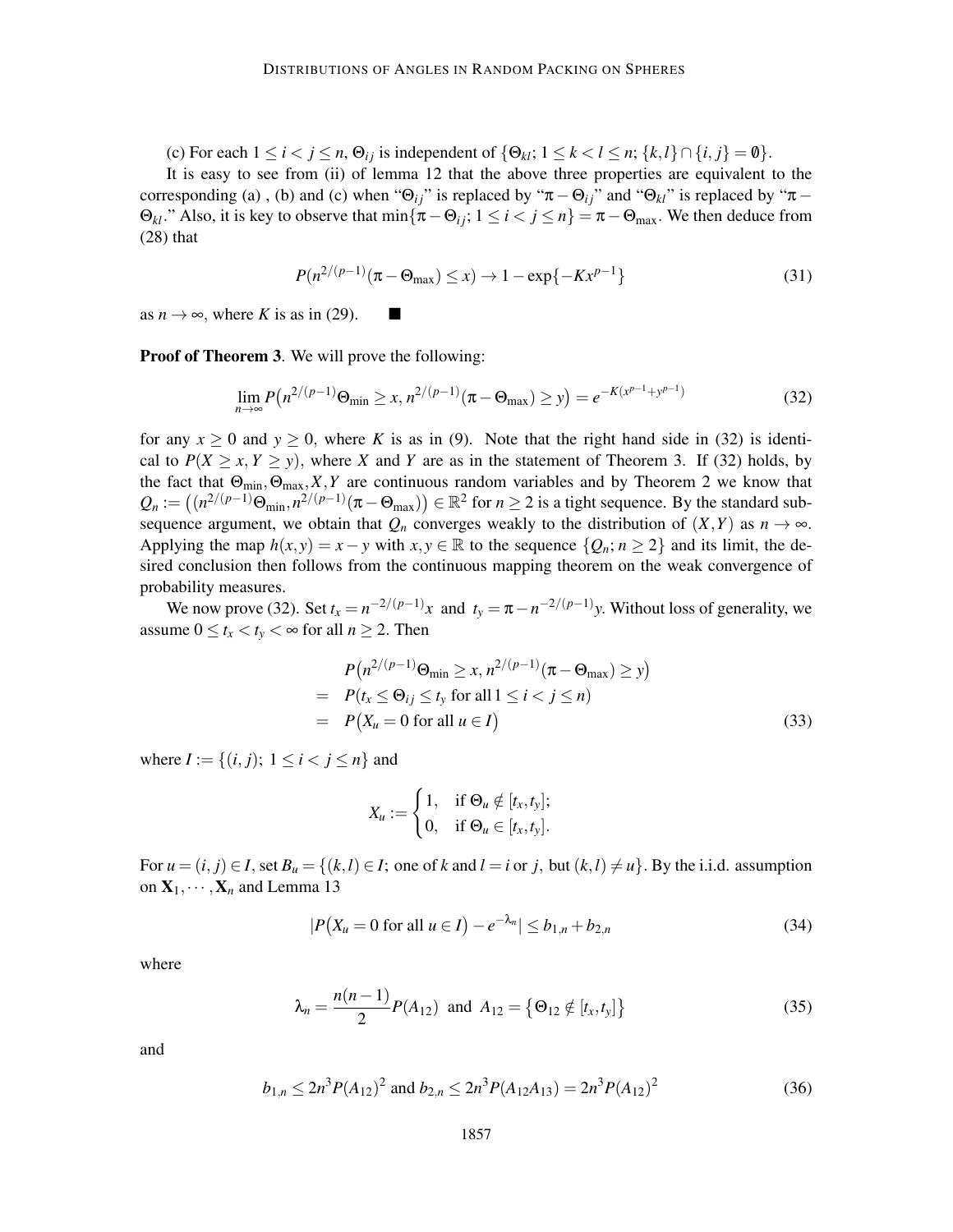by Lemma 12. Now

$$
P(A_{12}) = P(\Theta_{12} < t_x) + P(\Theta_{12} > t_y). \tag{37}
$$

By Lemma 12 again,

$$
P(\Theta_{12} > t_{y}) = \frac{1}{\sqrt{\pi}} \frac{\Gamma(\frac{p}{2})}{\Gamma(\frac{p-1}{2})} \int_{t_{y}}^{\pi} (\sin \theta)^{p-2} d\theta
$$
  
= 
$$
\frac{1}{\sqrt{\pi}} \frac{\Gamma(\frac{p}{2})}{\Gamma(\frac{p-1}{2})} \int_{0}^{\pi^{-2/(p-1)} y} (\sin \eta)^{p-2} d\eta
$$
(38)

by setting  $\eta = \pi - \theta$ . Now, set  $v = \cos \eta$  for  $\eta \in [0, \pi]$ . Write  $(\sin \eta)^{p-2} = -(\sin \eta)^{p-3}(\cos \eta)'$ . Then the integral in (38) is equal to

$$
\int_{v_y}^{1} (1 - v^2)^{(p-3)/2} dv
$$

where

$$
v_y := \cos(n^{-2/(p-1)}y) = 1 - \frac{y^2}{2n^{4/(p-1)}} + O\left(\frac{1}{n^{8/(p-1)}}\right)
$$

as  $n \rightarrow \infty$  by the Taylor expansion. Trivially,

$$
v_y^2 = 1 - \frac{y^2}{n^{4/(p-1)}} + O\left(\frac{1}{n^{8/(p-1)}}\right)
$$

as  $n \to \infty$ . Thus, by (26),

$$
\int_{v_y}^{1} (1 - v^2)^{(p-3)/2} dv \sim \frac{1}{p-1} (1 - v_y^2)^{(p-1)/2} = \frac{y^{p-1}}{(p-1)n^2} \left( 1 + O\left(\frac{1}{n^{4/(p-1)}}\right) \right)
$$

as  $n \rightarrow \infty$ . Combining all the above we conclude that

$$
P(\Theta_{12} > t_y) = \frac{\Gamma(\frac{p}{2})}{\sqrt{\pi}(p-1)\Gamma(\frac{p-1}{2})} \frac{y^{p-1}}{n^2} (1+o(1))
$$
  
= 
$$
\frac{\Gamma(\frac{p}{2})}{2\sqrt{\pi}\Gamma(\frac{p+1}{2})} \frac{y^{p-1}}{n^2} (1+o(1))
$$
 (39)

as  $n \to \infty$ . Similar to the part between (38) and (39), we have

$$
P(\Theta_{12} < t_x) = \frac{1}{\sqrt{\pi}} \frac{\Gamma(\frac{p}{2})}{\Gamma(\frac{p-1}{2})} \int_0^{n^{-2/(p-1)}x} (\sin \theta)^{p-2} d\theta
$$
\n
$$
= \frac{\Gamma(\frac{p}{2})}{2\sqrt{\pi} \Gamma(\frac{p+1}{2})} \frac{x^{p-1}}{n^2} (1 + o(1))
$$

as  $n \rightarrow \infty$ . This joint with (39) and (37) implies that

$$
P(A_{12}) = \frac{\Gamma(\frac{p}{2})}{2\sqrt{\pi}\Gamma(\frac{p+1}{2})} \frac{x^{p-1} + y^{p-1}}{n^2} (1 + o(1))
$$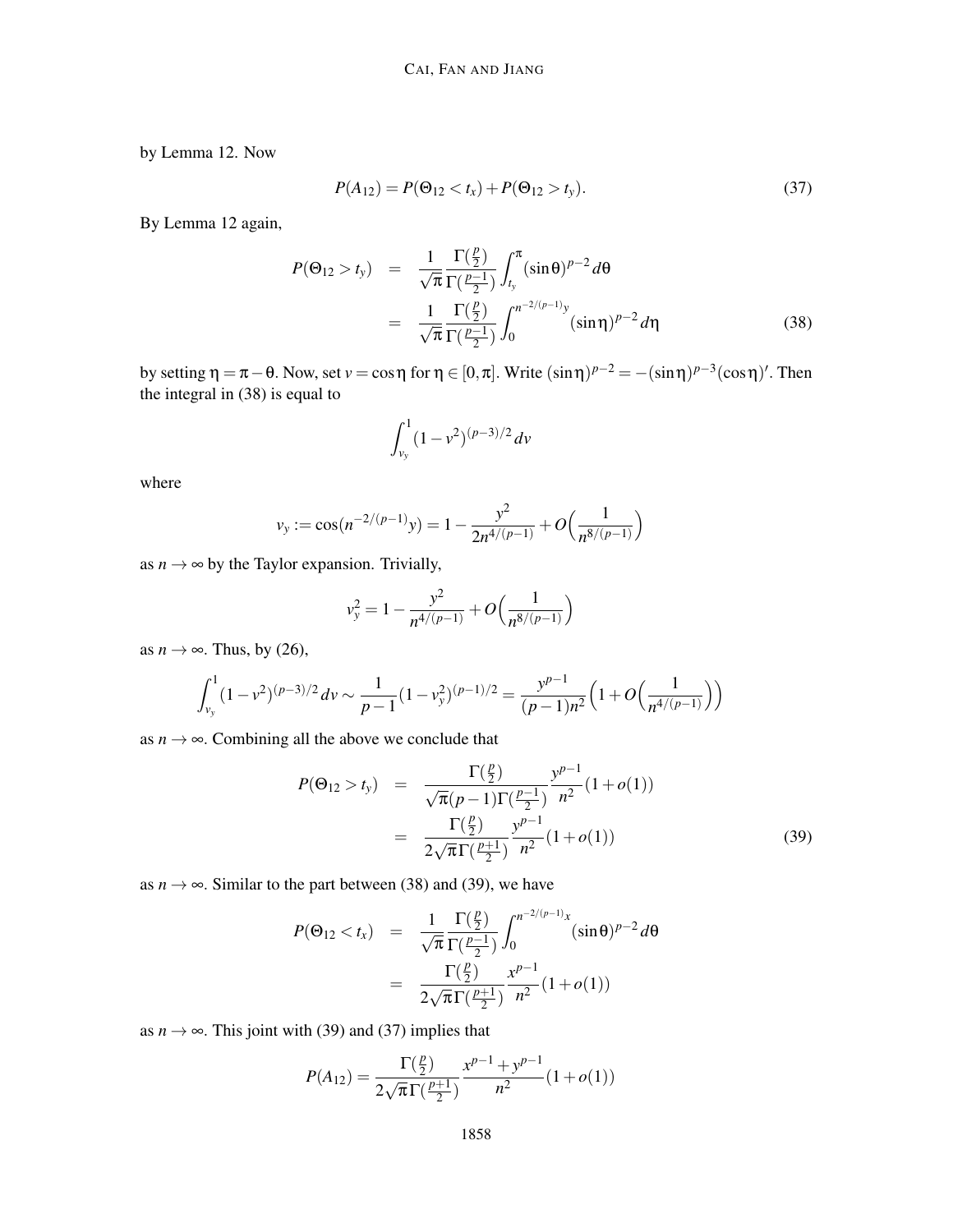as  $n \rightarrow \infty$ . Recalling (35) and (36), we obtain

$$
\lim_{n \to \infty} \lambda_n = K(x^{p-1} + y^{p-1})
$$

and  $b_{1,n} \vee b_{2,n} = O\left(\frac{1}{n}\right)$  $\left(\frac{1}{n}\right)$  as  $n \to \infty$ , where *K* is as in (9). These two assertions and (34) yield

$$
\lim_{n \to \infty} P(X_u = 0 \text{ for all } u \in I) = e^{-K(x^{p-1} + y^{p-1})}.
$$

Finally, this together with (33) implies (32).  $\Box$ 

#### 6.3 Proofs of Main Results in Section 3

**Proof of Theorem 4.** Notice  $(p-2)/p \rightarrow 1$  as  $p \rightarrow \infty$ , to prove the theorem, it is enough to show that the theorem holds if " $\mu_{n,p}$ " is replaced by " $\frac{1}{\binom{n}{2}}\sum_{1\leq i < j \leq n} \delta_{\sqrt{p}(\frac{\pi}{2}-\Theta_{ij})}$ " Thus, without loss of generality, we assume (with a bit of abuse of notation) that

$$
\mu_{n,p}=\frac{1}{\binom{n}{2}}\sum_{1\leq i
$$

Recall  $p = p_n$ . Set  $Y_n := \sqrt{p}(\frac{\pi}{2} - \Theta_{12})$  for  $p \ge 2$ . We claim that

$$
Y_n
$$
 converges weakly to  $N(0, 1)$  (40)

as *n* → ∞. Assuming this is true, taking  $\varphi_n(\theta) = \sqrt{p}(\frac{\pi}{2} - \theta)$  for  $\theta \in [0, \pi]$  and  $v = N(0, 1)$  in (ii) of Lemma 16, then, with probability one,  $\mu_{n,p}$  converges weakly to  $N(0,1)$  as  $n \to \infty$ .

Now we prove the claim. In fact, noticing  $\Theta_{12}$  has density  $h(\theta)$  in (13), it is easy to see that  $Y_n$ has density function

$$
h_n(y) : = \frac{1}{\sqrt{\pi}} \frac{\Gamma(\frac{p}{2})}{\Gamma(\frac{p-1}{2})} \cdot \left[ \sin\left(\frac{\pi}{2} - \frac{y}{\sqrt{p}}\right) \right]^{p-2} \cdot \left| -\frac{1}{\sqrt{p}} \right|
$$
  

$$
= \frac{1}{\sqrt{p\pi}} \frac{\Gamma(\frac{p}{2})}{\Gamma(\frac{p-1}{2})} \cdot \left( \cos\frac{y}{\sqrt{p}} \right)^{p-2} \tag{41}
$$

for any  $y \in \mathbb{R}$  as *n* is sufficiently large since  $\lim_{n \to \infty} p_n = \infty$ . By (17),

$$
\frac{1}{\sqrt{p\pi}} \frac{\Gamma(\frac{p}{2})}{\Gamma(\frac{p-1}{2})} \to \frac{1}{\sqrt{2\pi}}
$$
(42)

as  $n \to \infty$ . On the other hand, by the Taylor expansion,

$$
\left(\cos\frac{y}{\sqrt{p}}\right)^{p-2} = \left(1 - \frac{y^2}{2p} + O\left(\frac{1}{p^2}\right)\right)^{p-2} \to e^{-y^2/2}
$$

as  $n \to \infty$ . The above together with (41) and (42) yields that

$$
\lim_{n \to \infty} h_n(y) \to \frac{1}{\sqrt{2\pi}} e^{-y^2/2}
$$
\n(43)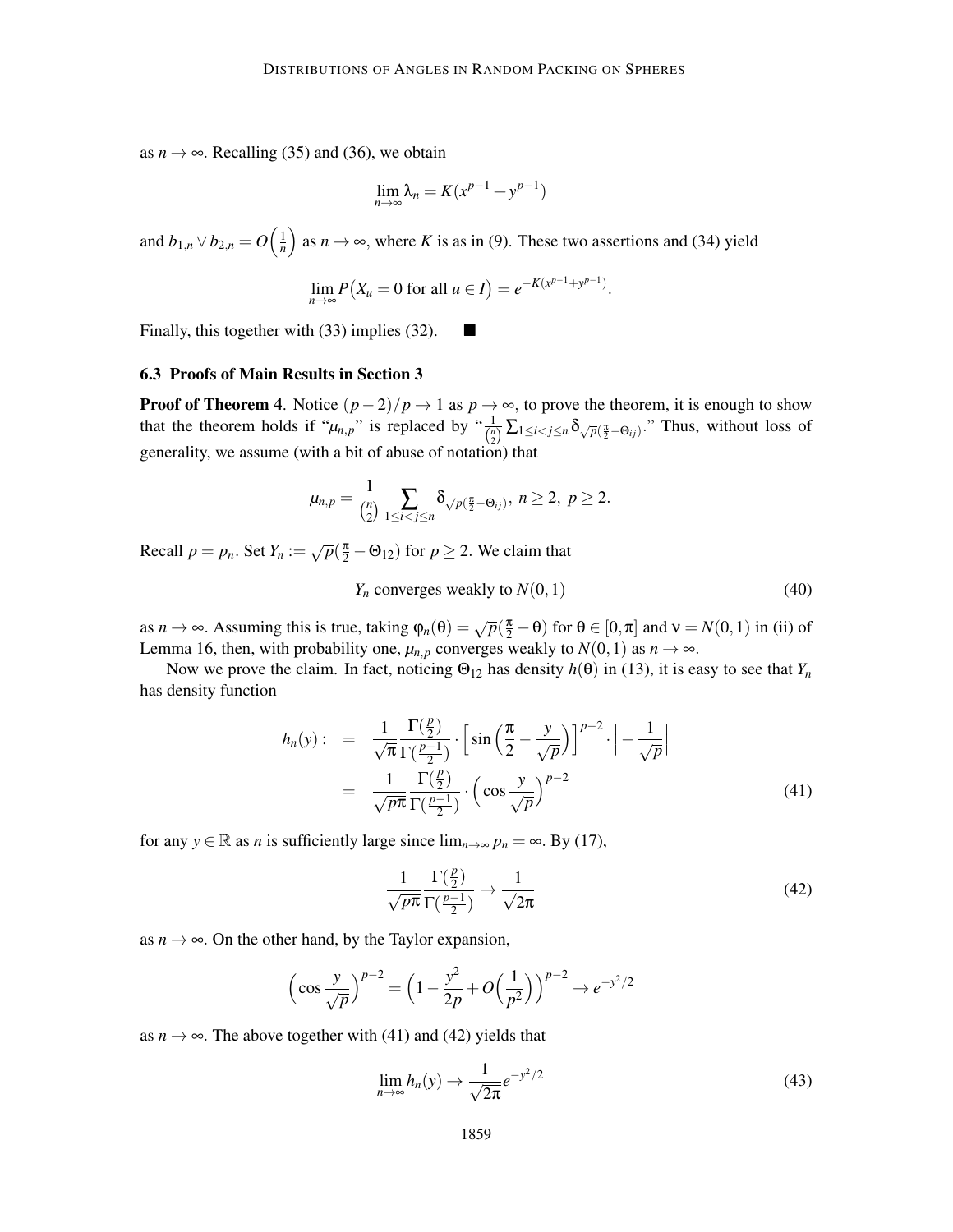for any *y* ∈ R. The assertions in (41) and (42) also imply that  $\sup_{y \in \mathbb{R}} |h_n(y)| \le C$  for *n* sufficiently large where *C* is a constant not depending on *n*. This and (43) conclude (40) large, where *C* is a constant not depending on *n*. This and (43) conclude (40).

Proof of Proposition 5. By (i) of Lemma 12,

$$
P(|\Theta - \frac{\pi}{2}| \ge \varepsilon) = C_p \int_{|\Theta - \frac{\pi}{2}| \ge \varepsilon} (\sin \theta)^{p-2} d\theta = C_p \int_{\varepsilon \le |t| \le \pi/2} (\cos t)^{p-2} dt
$$

by making transform  $t = \theta - \frac{\pi}{2}$  $\frac{\pi}{2}$ , where  $C_p := \frac{1}{\sqrt{2}}$  $\frac{1}{\pi}\Gamma(\frac{p}{2})$  $\frac{p}{2}$ )/ $\Gamma(\frac{p-1}{2})$ . The last term above is identical to

$$
2C_p \int_{\varepsilon}^{\pi/2} (\cos t)^{p-2} dt \leq \pi C_p (\cos \varepsilon)^{p-2}.
$$

It is known that  $\lim_{x\to+\infty} \Gamma(x+a)/(x^a \Gamma(x)) = 1$ , see, for example, Dong, Jiang and Li (2012). Then  $\pi C_p \leq K \sqrt{p}$  for all  $p \geq 2$ , where *K* is a universal constant. The desired conclusion then follows. Ë

**Proof of Theorem 6.** Review the proof of Theorem 1 in Cai and Jiang (2012). Replacing  $|\rho_{ij}|$ ,  $L_n$  in (2) and Lemma 6.4 from Cai and Jiang (2012) with  $\rho_{ij}$ ,  $M_n$  in (11) and Lemma 15 here, respectively. In the places where " $n-2$ " or " $n-4$ " appear in the proof, change them to " $p-1$ " or " $p-3$ " accordingly. Keeping the same argument in the proof, we then obtain the following.

- (a)  $M_n \to 0$  in probability as  $n \to \infty$ .
- (b) Let  $T_n = \log(1 M_n^2)$ . Then, as  $n \to \infty$ ,

$$
pT_n + 4\log n - \log\log n
$$

converges weakly to an extreme value distribution with the distribution function  $F(y) = 1 - e^{-Ke^{y/2}}$ ,  $y \in$ R and  $K = 1/(2\sqrt{8\pi}) = 1/(4\sqrt{2\pi})$ . From (11) we know

$$
M_n = \max_{1 \le i < j \le n} \rho_{ij} = \cos \Theta_{\min} \text{ and } \Theta_{\min} \in [0, \pi];\tag{44}
$$

$$
T_n = \log(1 - M_n^2) = 2\log \sin \Theta_{\min}.
$$
\n(45)

Then (a) above implies that  $\Theta_{\min} \to \pi/2$  in probability as  $n \to \infty$ , and (b) implies (ii) for  $\Theta_{\min}$  in the statement of Theorem 6. Now, observe that

$$
\min_{1 \le i < j \le n} \{ \pi - \Theta_{ij} \} = \pi - \Theta_{\text{max}} \quad \text{and} \quad \sin(\pi - \Theta_{\text{max}}) = \sin \Theta_{\text{max}}. \tag{46}
$$

By the same argument between (30) and (31), we get  $\pi - \Theta_{\text{max}} \to \pi/2$  in probability as  $n \to \infty$ , that is,  $\Theta_{\text{max}} \to \pi/2$  in probability as  $n \to \infty$ . Notice

$$
\max_{1 \le i < j \le p} \left| \Theta_{ij} - \frac{\pi}{2} \right|
$$
\n
$$
\leq \left| \Theta_{\max} - \frac{\pi}{2} \right| + \left| \Theta_{\min} - \frac{\pi}{2} \right| \to 0
$$

in probability as  $n \rightarrow \infty$ . We get (i).

Finally, by the same argument between (30) and (31) again, and by (46) we obtain

$$
2p\log\sin\Theta_{\max} + 4\log n - \log\log n
$$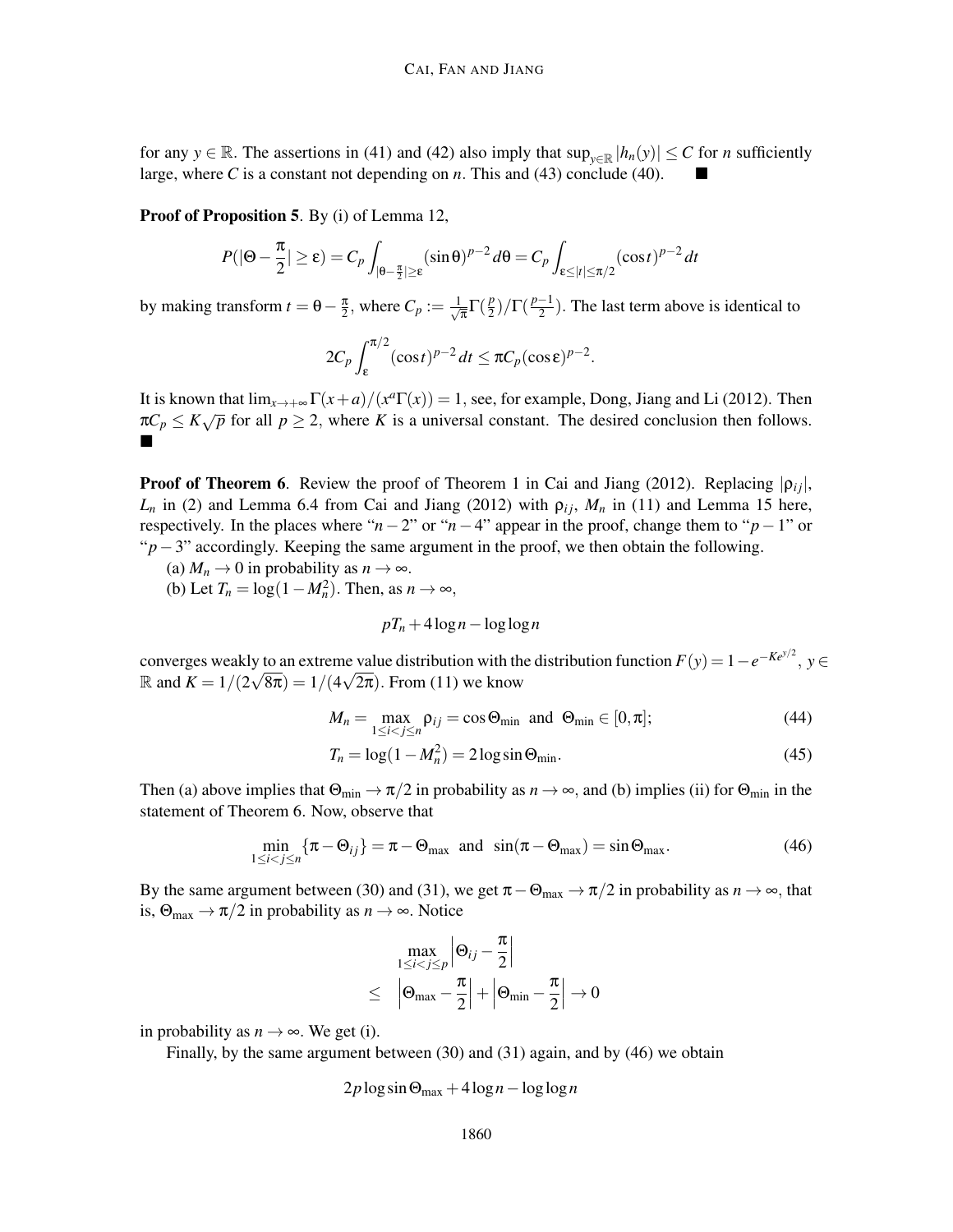converges weakly to  $F(y) = 1 - e^{-Ke^{y/2}}$ ,  $y \in \mathbb{R}$  and  $K = 1/(4\sqrt{2\pi})$ . Thus, (ii) also holds for  $\Theta_{\text{max}}$ .  $\blacksquare$ 

Proof of Corollary 7. Review the proof of Corollary 2.2 from Cai and Jiang (2012). Replacing *L<sup>n</sup>* and Theorem 1 there by  $M_n$  and Theorem 6, we get that

$$
pM_n^2 - 4\log n + \log\log n
$$

converges weakly to the distribution function  $\exp\{-\frac{1}{4\sqrt{2\pi}}e^{-(y+8\alpha^2)/2}\}$ ,  $y \in \mathbb{R}$ . The desired conclusion follows since  $M_n = \cos \Theta_{\text{min}}$ .

**Proof of Theorem 8.** Review the proof of Theorem 2 in Cai and Jiang (2012). Replacing  $|\rho_{ij}|$ ,  $L_n$ in (2) and Lemma 6.4 from Cai and Jiang (2012) with  $\rho_{ij}$ ,  $M_n$  in (11) and Lemma 15, respectively. In the places where " $n - 2$ " and " $n - 4$ " appear in the proof, change them to " $p - 1$ " and " $p - 3$ " accordingly. Keeping the same argument in the proof, we then have the following conclusions.

(i)  $M_n \to \sqrt{1-e^{-4\beta}}$  in probability as  $n \to \infty$ . (ii) Let  $T_n = \log(1 - M_n^2)$ . Then, as  $n \to \infty$ ,

$$
pT_n + 4\log n - \log\log n
$$

converges weakly to the distribution function

$$
F(y) = 1 - \exp\{-K(\beta)e^{(y+8\beta)/2}\}, y \in \mathbb{R},
$$

where

$$
K(\beta) = \frac{1}{2} \Big( \frac{\beta}{2\pi(1 - e^{-4\beta})} \Big)^{1/2} = \Big( \frac{\beta}{8\pi(1 - e^{-4\beta})} \Big)^{1/2}.
$$

From (44) and (45) we obtain

$$
\Theta_{\min} \to \cos^{-1} \sqrt{1 - e^{-4\beta}} \text{ in probability and}
$$
 (47)

$$
2p \log \sin \Theta_{\min} + 4 \log n - \log \log n \tag{48}
$$

converges weakly to the distribution function

$$
F(y) = 1 - \exp\{-K(\beta)e^{(y+8\beta)/2}\}, y \in \mathbb{R}, \text{ where } K(\beta) = \left(\frac{\beta}{8\pi(1 - e^{-4\beta})}\right)^{1/2} \tag{49}
$$

as  $n \to \infty$ . Now, reviewing (46) and the argument between (30) and (31), by (47) and (48), we conclude that  $\Theta_{\text{max}} \to \pi - \cos^{-1} \sqrt{1 - e^{-4\beta}}$  in probability and  $2p \log \sin \Theta_{\text{max}} + 4 \log n - \log \log n$ converges weakly to the distribution function  $F(y)$  as in (49). The proof is completed.

**Proof of Theorem 9.** Review the proof of Theorem 3 in Cai and Jiang (2012). Replacing  $|\rho_{ij}|$ ,  $L_n$ in (2) and Lemma 6.4 from Cai and Jiang (2012) with  $\rho_{ij}$ ,  $M_n$  in (11) and Lemma 15, respectively. In the places where " $n - 2$ " or " $n - 4$ " appear in the proof, change them to " $p - 1$ " or " $p - 3$ " accordingly. Keeping the same argument in the proof, we get the following results.

i)  $M_n \to 1$  in probability as  $n \to \infty$ .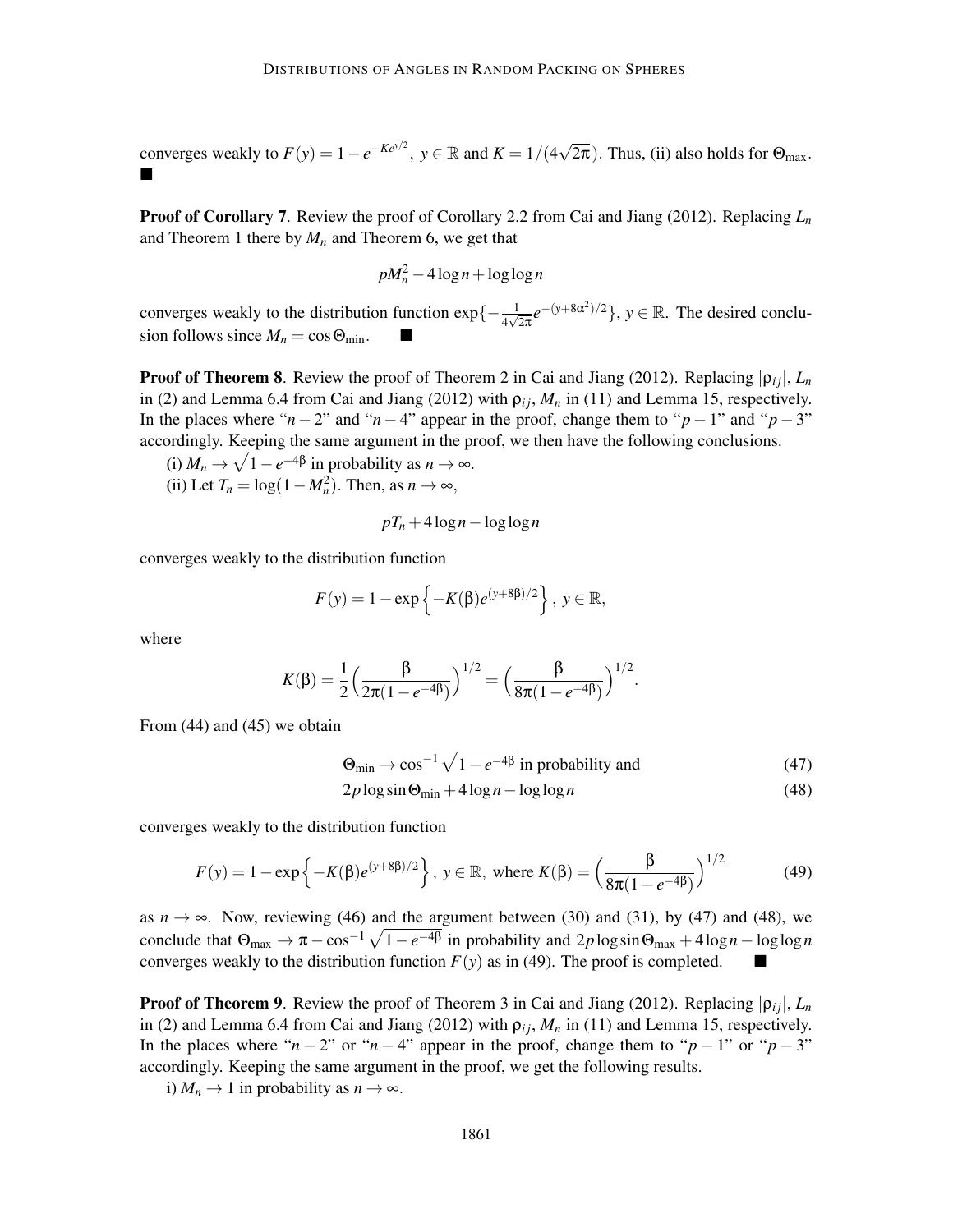ii) As  $n \to \infty$ ,

$$
pM_n + \frac{4p}{p-1}\log n - \log p
$$

converges weakly to the distribution function  $F(y) = 1 - e^{-Ke^{y/2}}$ ,  $y \in \mathbb{R}$  with  $K = 1/(2\sqrt{2\pi})$ . Combining i), ii), (44) and (45), we see that, as  $n \to \infty$ ,

$$
\Theta_{\min} \to 0 \text{ in probability};
$$
  
 
$$
2p \log \sin \Theta_{\min} + \frac{4p}{p-1} \log n - \log p \text{ converges weakly to}
$$

 $F(y) = 1 - e^{-Ke^{y/2}}$ ,  $y \in \mathbb{R}$  with  $K = 1/(2\sqrt{2\pi})$ . Finally, combining the above two convergence results with (46) and the argument between (30) and (31), we have

$$
\Theta_{\text{max}} \to \pi \text{ in probability};
$$
  
2p log sin  $\Theta_{\text{max}} + \frac{4p}{p-1} \log n - \log p$  converges weakly to

*F*(*y*) = 1 − *e*<sup>-*Ke<sup>y/2</sup>*, *y* ∈ ℝ with *K* = 1/(2 $\sqrt{2\pi}$ ). ■</sup>

# Acknowledgments

The research of Tony Cai was supported in part by NSF FRG Grant DMS-0854973, NSF Grant DMS-1209166, and NIH Grant R01 CA127334. The research of Jianqing Fan was supported in part by NSF grant DMS-1206464 and NIH grants NIH R01-GM072611 and R01GM100474. The research of Tiefeng Jiang was supported in part by NSF FRG Grant DMS-0449365 and NSF Grant DMS-1209166.

### References

Lars V. Ahlfors. *Complex Analysis*. McGraw-Hill, New York, 1979.

- Vangalur S. Alagar. The distribution of the distance between random points. *Journal of Applied Probability*, 13(3):558–566, 1976.
- Diego Armentano, Carlos Beltrán, and Michael Shub. Minimizing the discrete logarithmic energy on the sphere: The role of random polynomials. *Transactions of the American Mathematical Society*, 363(6):2955–2965, 2011.
- Richard Arratia, Larry Goldstein, and Louis Gordon. Two moments suffice for poisson approximations: the chen-stein method. *The Annals of Probability*, 17(1):9–25, 1989.
- Peter J. Bickel, Yaacov Ritov, and Alexandre B. Tsybakov. Simultaneous analysis of lasso and dantzig selector. *The Annals of Statistics*, 37(4):1705–1732, 2009.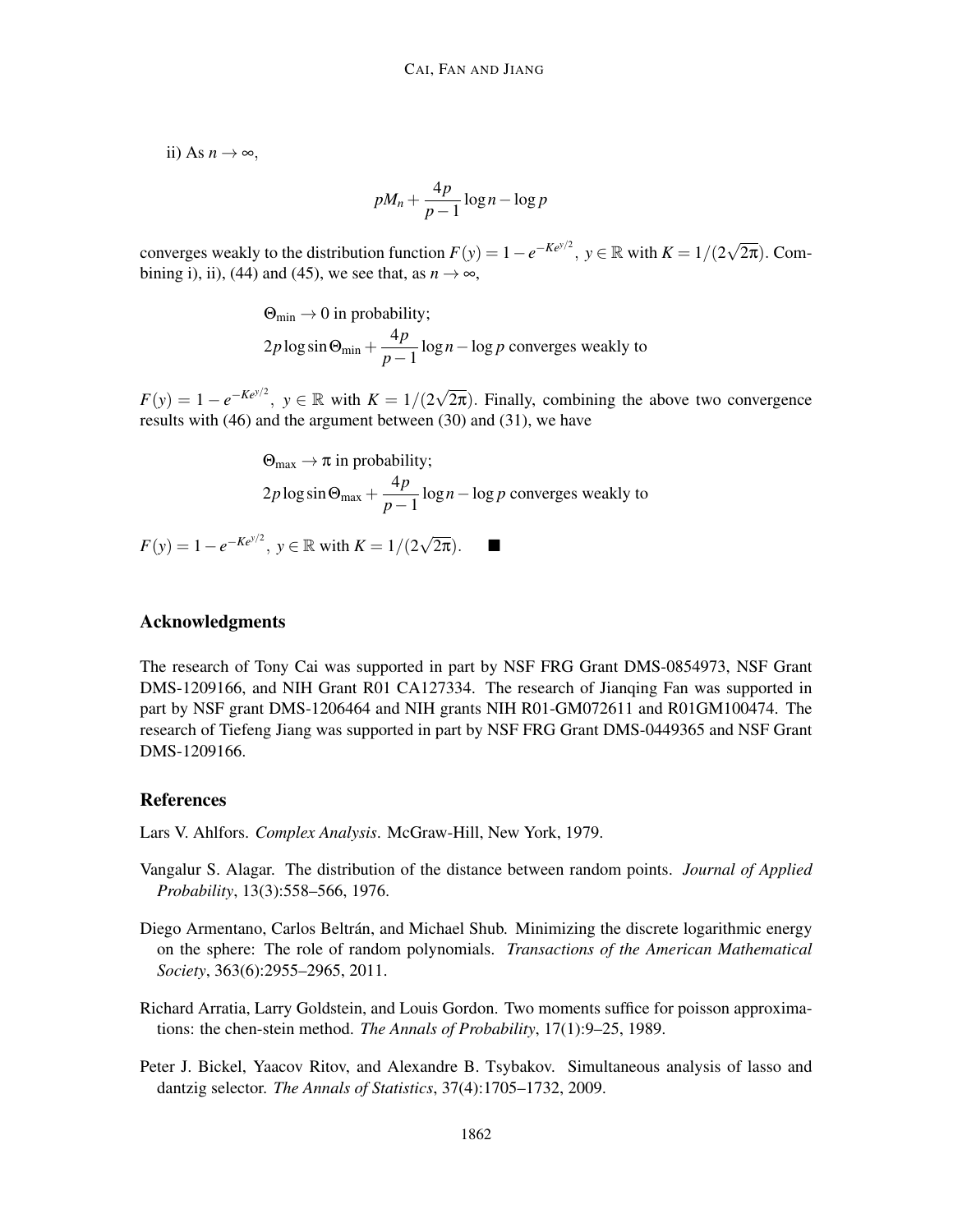- Tony T. Cai and Tiefeng Jiang. Limiting laws of coherence of random matrices with applications to testing covariance structure and construction of compressed sensing matrices. *The Annals of Statistics*, 39(3):1496–1525, 2011.
- Tony T. Cai and Tiefeng Jiang. Phase transition in limiting distributions of coherence of highdimensional random matrices. *Journal of Multivariate Analysis*, 107:24–39, 2012.
- Ery Arias Castro, Sébastien Bubeck, and Gábor Lugosi. Detecting positive correlations in a multivariate sample. *arXiv preprint arXiv:1202.5536*, 2012.
- Luc Devroye, András György, Gábor Lugosi, and Frederic Udina. High-dimensional random geometric graphs and their clique number. *Electronic Journal of Probability*, 16:2481–2508, 2011.
- Persi Diaconis and David Freedman. Asymptotics of graphical projection pursuit. *The Annals of Statistics*, 12(3):793–815, 1984.
- Zhishan Dong, Tiefeng Jiang, and Danning Li. Circular law and arc law for truncation of random unitary matrix. *Journal of Mathematical Physics*, 53:013301–14, 2012.
- David L Donoho and Xiaoming Huo. Uncertainty principles and ideal atomic decomposition. *IEEE Transactions on Information Theory*, 47(7):2845–2862, 2001.
- Kai-Tai Fang, Samuel Kotz, and Kai Wang Ng. *Symmetric Multivariate and Related Distributions*. Chapman and Hall Ltd. London., 1990.
- Theodore W Gamelin. *Complex Analysis*. Springer New York, 2001.
- Ricardo García-Pelayo. Distribution of distance in the spheroid. *Journal of Physics A: Mathematical and General*, 38(16):3475–3482, 2005.
- Eric Gautier and Alexandre B Tsybakov. High-dimensional instrumental variables regression and confidence sets. *arXiv preprint arXiv:1105.2454*, 2011.
- Peter Hall, JS Marron, and Amnon Neeman. Geometric representation of high dimension, low sample size data. *Journal of the Royal Statistical Society: Series B*, 67(3):427–444, 2005.
- John M Hammersley. The distribution of distance in a hypersphere. *The Annals of Mathematical Statistics*, 21(3):447–452, 1950.
- Tiefeng Jiang. The asymptotic distributions of the largest entries of sample correlation matrices. *The Annals of Applied Probability*, 14(2):865–880, 2004.
- Ali Katanforoush and Mehrdad Shahshahani. Distributing points on the sphere, i. *Experimental Mathematics*, 12(2):199–209, 2003.
- Wilfrid S Kendall and Ilya Molchanov. *New Perspectives in Stochastic Geometry*. Oxford University Press, 2010.
- Arno Kuijlaars and E Saff. Asymptotics for minimal discrete energy on the sphere. *Transactions of the American Mathematical Society*, 350(2):523–538, 1998.